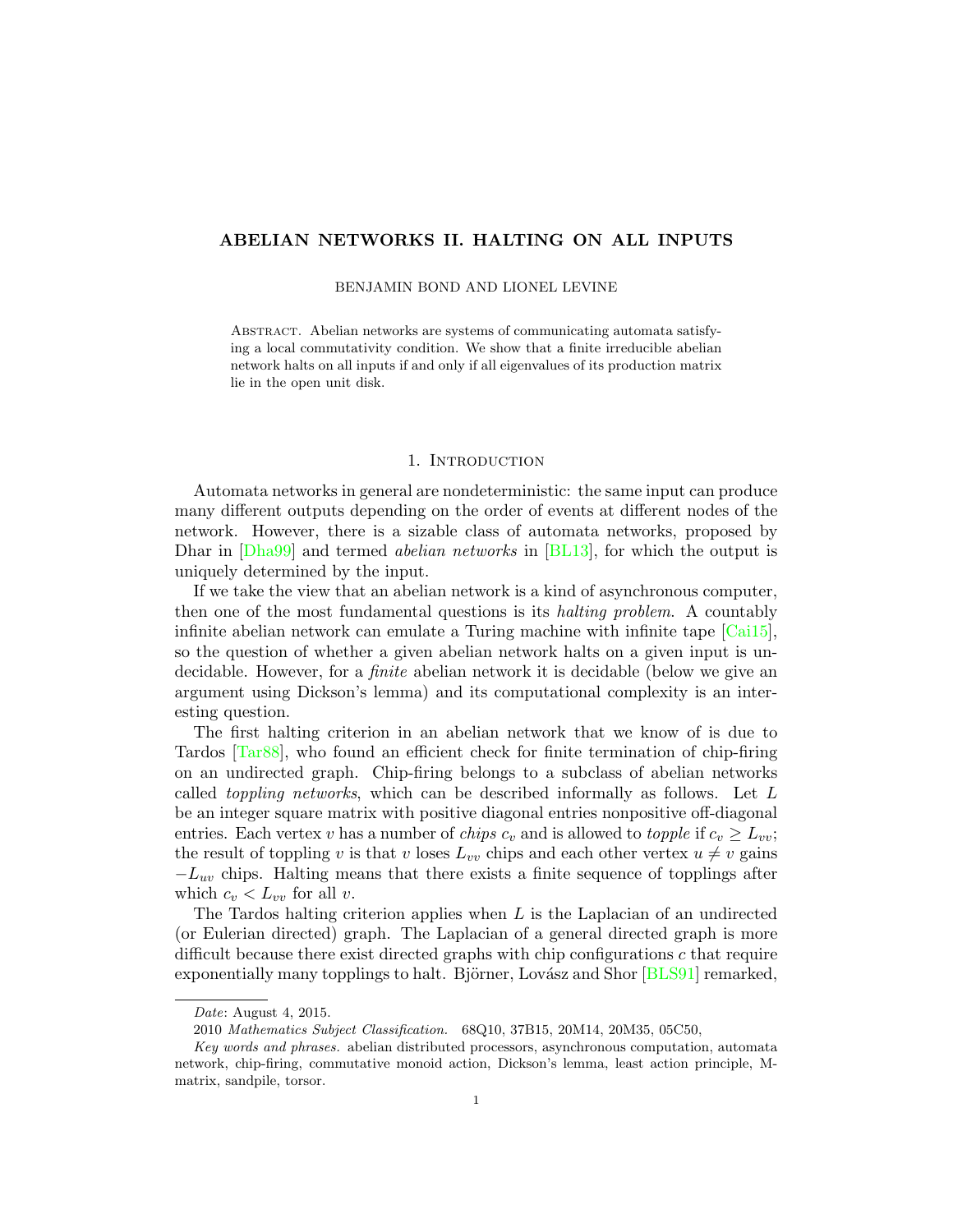"one can ask for a characterization of those digraphs and initial chip configurations that guarantee finite termination." This is a difficult problem: Björner and Lovász  $[BL92]$  gave an algorithm that takes exponential time in the worst case. Polynomial time algorithms are available for Eulerian and coEulerian graphs, but the problem is NP-complete for a general directed multigraph [\[FL15\]](#page-20-3).

The halting problem for abelian networks is at least as hard as the problem posed by Björner, Lovász and Shor. In this paper we address the softer question of characterizing which finite abelian networks  $N$  halt on *all* inputs. We associate to N a production matrix P whose entries are nonnegative rational numbers, and show that  $N$  halts on all inputs if and only if the Perron-Frobenius eigenvalue of  $P$ is strictly less than 1. This result generalizes an unpublished theorem of Gabrielov [\[Gab94\]](#page-20-4), who considered the case of a toppling network.

Outline. Section [2](#page-1-0) contains mathematical background on commutative monoid actions, Dickson's lemma and toppling matrices. Theorem [2.5](#page-3-0) is of some independent interest: it gives a general mechanism for how torsors (free transitive actions) of abelian groups arise from monoid actions.

After reviewing the definition of an abelian network in Section [3,](#page-5-0) we define two basic algebraic objects associated to an abelian network, the total kernel and production matrix, in Section [4.](#page-6-0) We then examine two ways of decomposing an abelian network: local components and strong components. The former have a smaller state space, the latter a smaller alphabet.

In Section [5](#page-12-0) we prove our criterion for halting on all inputs.

In Section [6](#page-14-0) we define the *sandpilization*  $S(N)$  of an abelian network N, and show that  $N$  halts on all inputs if and only if  $S(N)$  does.

<span id="page-1-0"></span>We conclude in Section [7](#page-17-0) with a short discussion of further research directions.

## 2. Mathematical background

<span id="page-1-1"></span>2.1. Commutative monoid actions. Any finite commutative monoid  $M$  contains an abelian group whose identity element is the minimal idempotent of M. Every monoid action of M induces a corresponding group action. The main result of this section is Theorem [2.5](#page-3-0) relating these two actions. We have not seen this theorem stated explicitly in the literature, but some of the lemmas in this section are well-known in the semigroup community. They trace their origins to the work of Green  $\left[{\rm Gre51}\right]$  and Schützenberger  $\left[{\rm Sch57}\right]$ ; see  $\left[{\rm Gri01}, {\rm Ste10}\right]$  for modern treatments. We include their short proofs here in order to highlight the beauty and simplicity of the commutative case. For refinements of some of the lemmas below, and extensions to a certain class of infinite semigroups ( $\pi$ -regular semigroups) see [\[Gri07\]](#page-20-9).

Let  $M$  be a commutative monoid, that is, a set equipped with a commutative and associative operation  $(m, m') \mapsto mm'$  with an identity element  $\epsilon \in M$ satisfying  $\epsilon m = m$  for all  $m \in M$ . Let

$$
\mu: M \times X \to X
$$

$$
(m, x) \mapsto mx
$$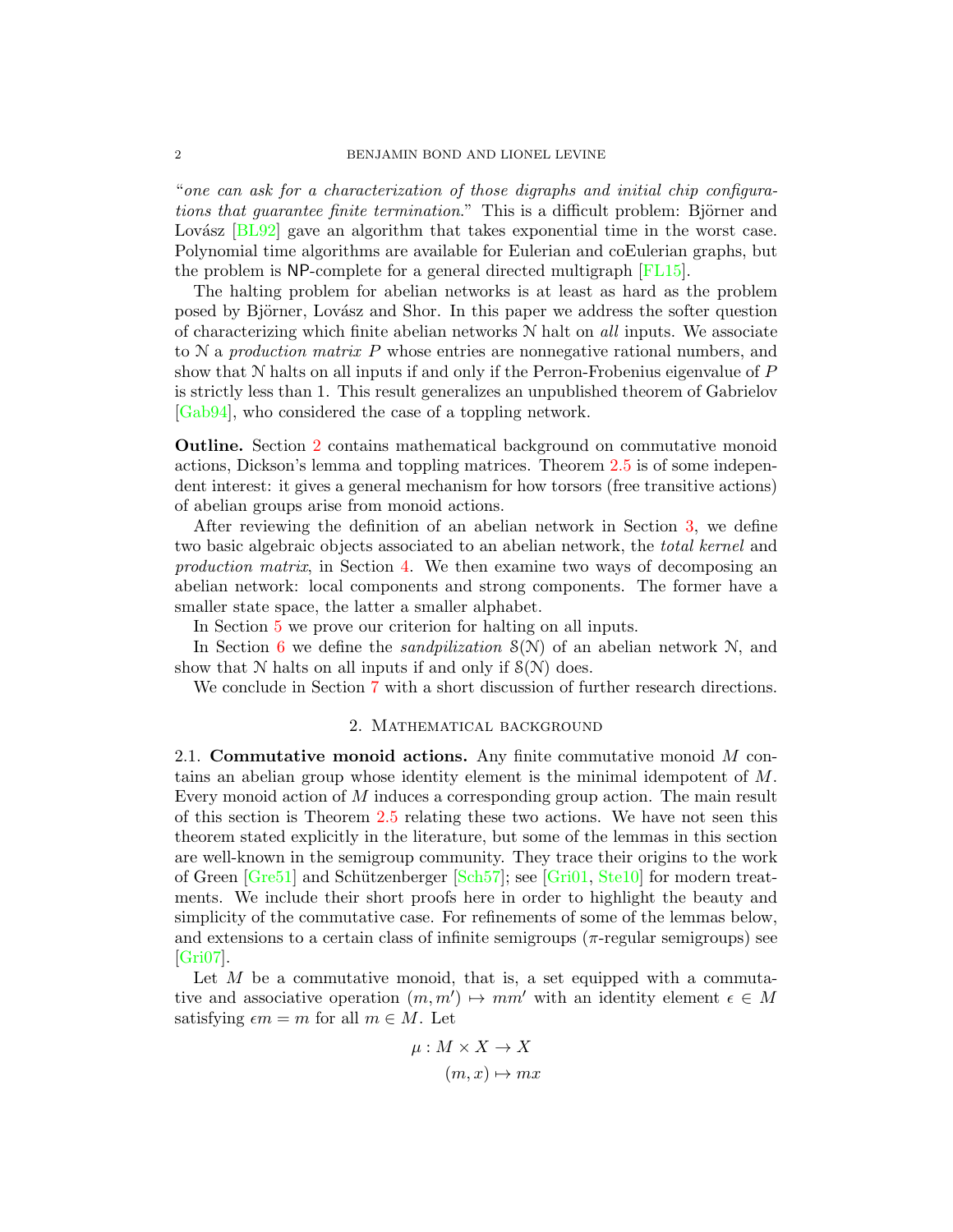be a monoid action of M on a set X; that is,  $\epsilon x = x$  and  $m(m'x) = (mm')x$  for all  $m, m' \in M$  and all  $x \in X$ . We say that  $\mu$  is *irreducible* if there does not exist a partition of X into nonempty subsets  $X_1$  and  $X_2$  such that  $MX_1 \subset X_1$  and  $MX_2 \subset X_2$ . Consider the relation  $\sim$  on X defined by

$$
x \sim x': \qquad \exists m, m' \in M \text{ such that } mx = m'x'
$$
 (1)

<span id="page-2-0"></span>**Lemma 2.1.** ∼ is an equivalence relation, and  $\mu$  is irreducible if and only if ∼ has just one equivalence class.

*Proof.* Clearly  $x \sim x$ , and  $x \sim y$  implies  $y \sim x$ . To check transitivity, note that if  $mx = m'x'$  and  $m''x' = m'''x''$ , then

$$
m''mx = m''m'x' = m'm''x' = m'm'''x''
$$

where the middle equality uses commutativity of M. Hence  $x \sim x''$ .

If  $X_1$  is any equivalence class of  $\sim$  then  $MX_1 \subset X_1$ . Hence if  $\mu$  is irreducible then  $\sim$  has just one equivalence class. Conversely, if  $\sim$  has just one equivalence class then for any partition of X into nonempty subsets  $X_1$  and  $X_2$ , we have  $m_1x_1 = m_2x_2$  for some  $x_1 \in X_1$ ,  $x_2 \in X_2$  and  $m_1, m_2 \in M$ . If  $MX_1 \subset X_1$  then  $m_1x_1 \in X_1$  and hence  $MX_2 \not\subset X_2$ .  $m_1x_1 \in X_1$  and hence  $MX_2 \not\subset X_2$ .

Assume now that M is finite. An *idempotent* is an element  $f \in M$  such that  $f f = f$ . Among the powers of any element  $m \in M$  is an idempotent: by the pigeonhole principle,  $m^j = m^k$  for some  $j < k$ , and then  $m^{\ell} = m^{2\ell}$  where  $\ell$  is any integer multiple of  $k - j$  such that  $\ell \geq j$ . Now consider the product of all idempotents in M:

$$
e := \prod_{f \text{ idempotent}} f.
$$

Note that  $e$  is again an idempotent since M is commutative. This minimal idempotent e is accessible from all of M: that is,  $e \in mM$  for all  $m \in M$ .

**Lemma 2.2.**  $e^{i}$  *eM* is an abelian group with identity element  $e$ .

*Proof.* Since e is an idempotent we have  $e(em) = (ee)m = em$  for all  $m \in M$ , which verifies the identity axiom. Since  $e$  is accesible from all of  $M$ , we have  $e \in (eme)M = (em)(eM)$  which verifies existence of inverses.

In particular,  $e \neq \epsilon$  unless M itself is a group.

<span id="page-2-1"></span>Lemma 2.3. (Recurrent Elements Of A Monoid Action) Let M be a finite commutative monoid and  $\mu : M \times X \to X$  an irreducible action. The following are equivalent for  $x \in X$ :

- (1)  $x \in My$  for all  $y \in X$ (2)  $x \in M(mx)$  for all  $m \in M$ (3)  $x \in mX$  for all  $m \in M$
- $(4)$   $x \in eX$
- $(5) x = ex$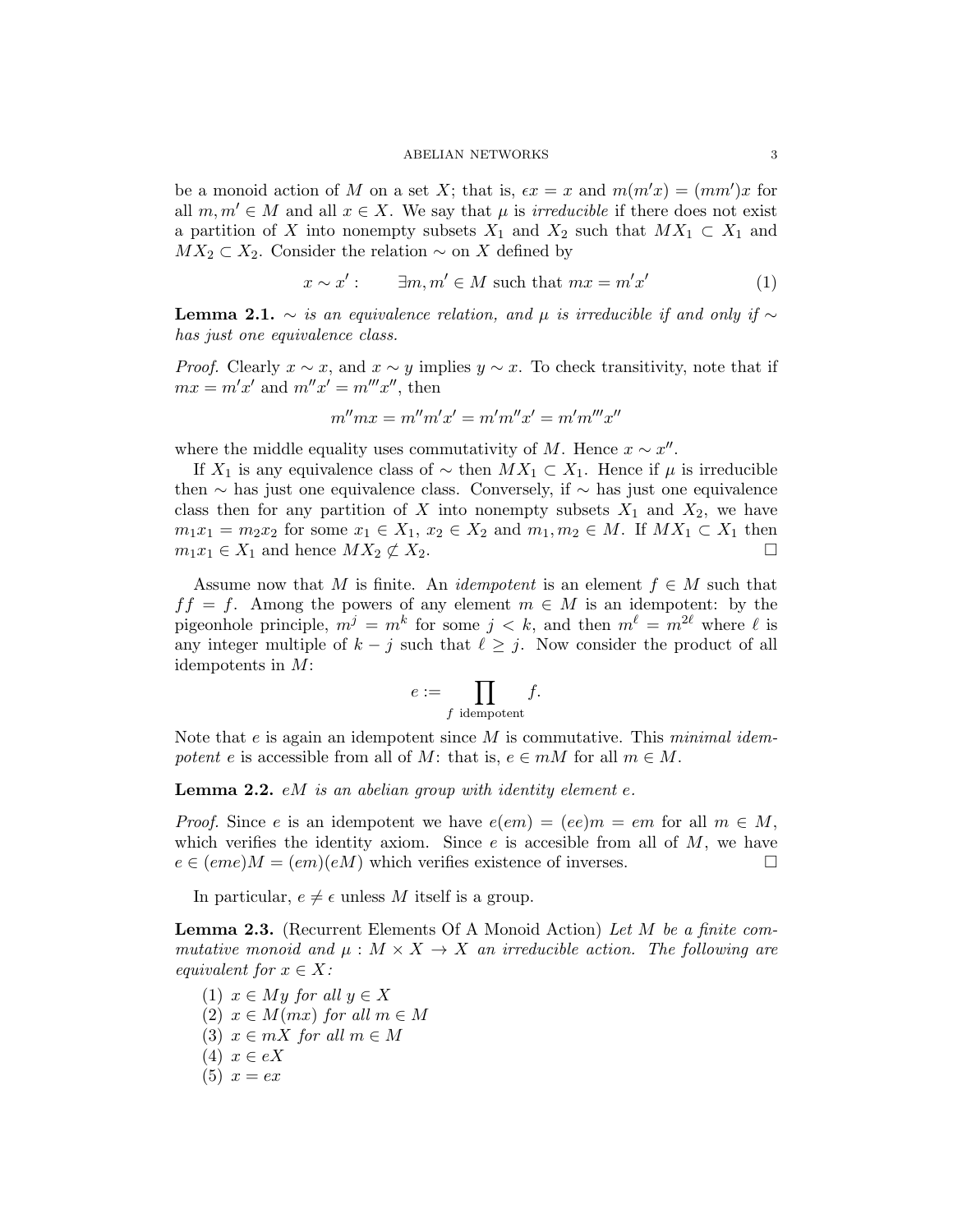*Proof.* (1)  $\Rightarrow$  (2): trivial.  $(2) \Rightarrow (3)$ : Since M is commutative,  $M(mx) = (Mm)x = (mM)x \subset Mx$ .  $(3) \Rightarrow (4)$ : trivial.  $(4) \Rightarrow (5)$ : If  $x = ey$ , then  $ex = e(ey) = (ee)y = ey = x$ .  $(5) \Rightarrow (1)$ : Here we use irreducibility. By Lemma [2.1,](#page-2-0) given  $x, y \in X$  there exist  $m, m' \in M$  such that  $mx = m'y$ . Let  $m''$  be such that  $m''m = e$ . If  $x = ex$ , then  $x = m''mx = m''m'y \in My$ .  $x = m^{\prime\prime}mx = m^{\prime\prime}m^{\prime}y \in My.$ 

Any action of a finite commutative monoid

$$
\mu: M \times X \to X
$$

induces by restriction a corresponding group action

$$
eM \times eX \to eX.
$$

To see this, note that for any  $m \in M$  and  $x \in X$  we have  $m(ex) = (me)x =$  $(em)x = e(mx) \in eX$ , so the action of M on X restricts to a monoid action of M on eX. Since  $e(ex) = (ee)x = ex$ , the element e acts by identity on eX. Since eM is a group with identity element e, it follows that  $eM \times eX \rightarrow eX$  is a group action.

In fact slightly more is true. We say that  $m \in M$  acts invertibly on a subset  $Y \subset X$  if the map  $y \mapsto my$  is a bijection  $Y \to Y$ .

<span id="page-3-1"></span>**Lemma 2.4.** Let M be a finite commutative monoid and  $\mu : M \times X \to X$  a monoid action. Then every  $m \in M$  acts invertibly on eX.

*Proof.* For any  $m \in M$  and  $x \in X$  we have  $(em)(ex) = (eme)x = (mee)x =$  $(me)x = m(ex)$ , so em and m have the same action on eX. Since  $eM \times eX \rightarrow eX$  is a group action, em and hence m acts invertibly on eX. is a group action, em and hence m acts invertibly on  $eX$ .

We say that a monoid action  $\mu : M \times X \to X$  is *faithful* if there do not exist distinct elements  $m, m' \in M$  such that  $mx = m'x$  for all  $x \in X$ . The next theorem shows that relatively weak properties of a monoid action (faithful and irreducible) imply stronger properties of the corresponding group action (free and transitive).

Let G be a group with identity element e. Recall that a group action  $G \times Y \to Y$ is called transitive if  $Gy = Y$  for all  $y \in Y$ , and is called free if for all  $g \neq e$  there does not exist  $y \in Y$  such that  $gy = y$ . If the action is both transitive and free, then for any two elements  $y, y' \in Y$  there is a unique  $g \in G$  such that  $gy = y'$ ; in particular,  $\#G = \#Y$ .

<span id="page-3-0"></span>**Theorem 2.5.** (Group Actions Arising From Monoid Actions) Let M be a finite commutative monoid and  $\mu : M \times X \to X$  an irreducible monoid action. Then the restriction of  $\mu$  to eM  $\times$  eX is a transitive group action

$$
e\mu : eM \times eX \to eX.
$$

If  $\mu$  is also faithful, then e $\mu$  is free.

*Proof.* To show transitivity, let  $R = \bigcap_{y \in X}(My)$ . Then for any  $x \in eX$  we have

$$
R \subset Mx = M(ex) = (Me)x = (eM)x = e(Mx) \subset eX.
$$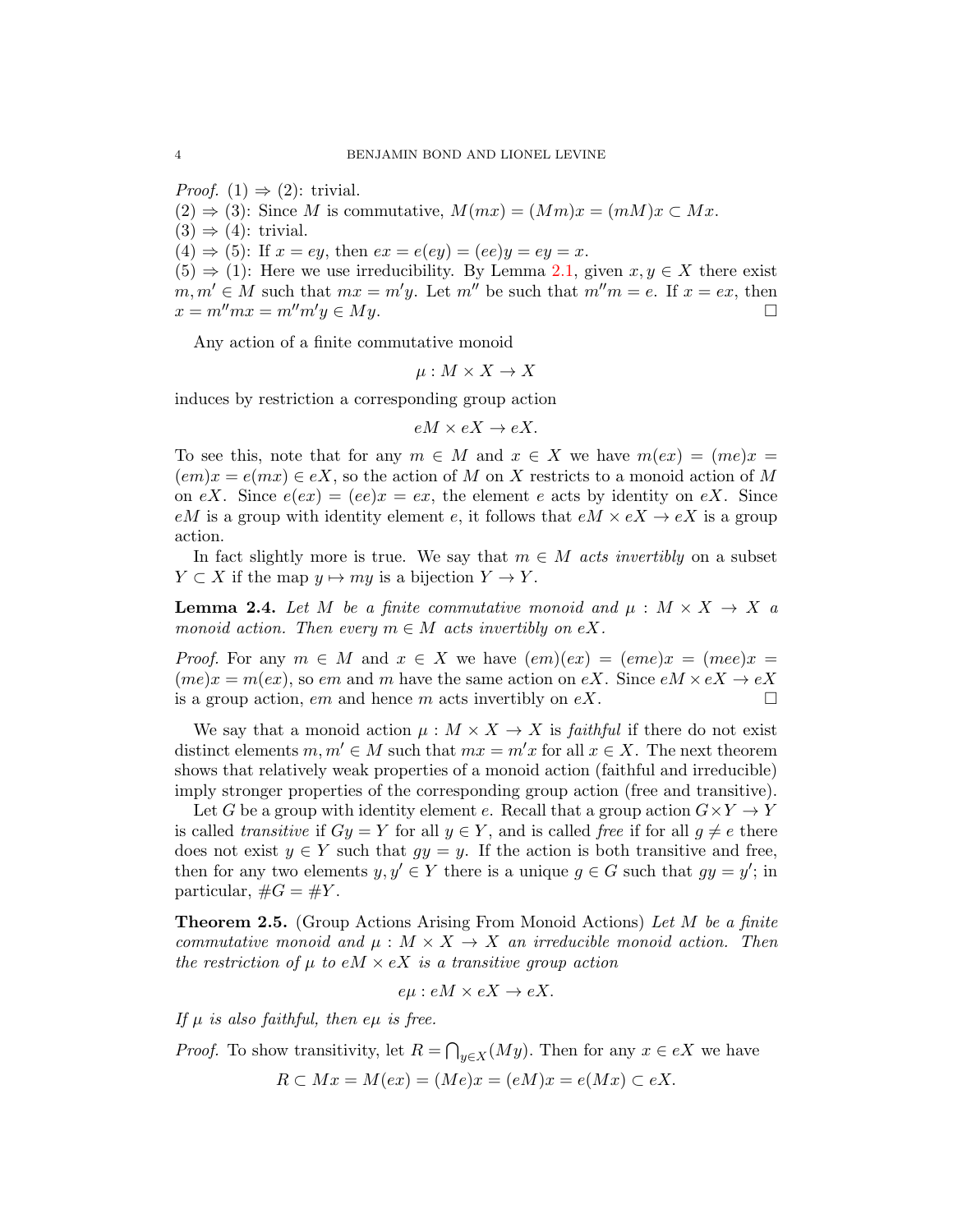But  $R = eX$  by the equivalence of (1) and (4) in Lemma [2.3,](#page-2-1) so the above inclusions are equalities. In particular,  $(eM)x = eX$  for all  $x \in eX$ , which shows that  $eM$ acts transitively on eX.

To show freeness, suppose that  $g(ex) = ex$  for some  $g \in eM$  and some  $x \in X$ . Now fix  $y \in X$ . By transitivity,  $ey = h(ex)$  for some  $h \in eM$ , hence

$$
gy = gey = ghex = hgex = hex = ey.
$$

If  $\mu$  is faithful, it follows that  $q = e$ . Hence eM acts freely on eX.

2.2. Dickson's Lemma. The following lemma can be proved by induction on  $k$ using the infinite pigeonhole principle. We remark that it is also a case of the Hilbert basis theorem applied to the monomial ideal  $(\mathbf{t}^{x_1}, \mathbf{t}^{x_2}, \ldots)$  in the polynomial ring  $\mathbb{Q}[\mathbf{t}] = \mathbb{Q}[t_1,\ldots,t_k]$  (In fact the proof of the basis theorem now found in many textbooks, due to Gordan in 1900, uses this special case as a stepping stone; see [\[Eis95,](#page-20-10) Ex. 15.15] and [\[DdJ98\]](#page-20-11) for some history.)

<span id="page-4-0"></span>**Lemma 2.6.** (Dickson's Lemma,  $[\text{Dic13}]$ ) Let  $k \geq 1$  be an integer. For any sequence  $\mathbf{x}_1, \mathbf{x}_2, \ldots \in \mathbb{N}^k$ , there exist indices  $m < n$  such that  $\mathbf{x}_m \leq \mathbf{x}_n$  in the coordinatewise partial ordering.

See  $[FFSS11]$  for an effective version, giving bounds on n in terms of k and the largest jump in the sequence  $x_i$ . Another bound is obtained in [\[BS15\]](#page-19-3) from a formalization of an existence proof.

<span id="page-4-2"></span>2.3. Toppling matrices. We will use the following form of the Perron-Frobenius theorem (see  $[HJ90, §8]$  for part (i) and  $[Ash87]$  for part (ii)).

<span id="page-4-1"></span>**Lemma 2.7.** (Perron-Frobenius) Let P be a square matrix with nonnegative real entries.

- (i) P has a nonnegative real eigenvector **x** with nonnegative real eigenvalue  $\lambda$ , such that the absolute values of all other eigenvalues of P are  $\leq \lambda$ .
- (ii) If P has rational entries and  $\lambda$  is rational, then **x** can be taken to have integer entries.

Following  $[PS04]$ , we call L a *toppling matrix* if it satisfies the equivalent conditions of the following lemma. See  $[FK62, Theorem 4.3]$  for a proof of the equivalence. Such matrices are also known as "M-matrices."

For a vector **x**, we write  $x > 0$  to mean that all coordinates of **x** are nonnegative and  $\mathbf{x} \neq \mathbf{0}$ .

<span id="page-4-3"></span>**Lemma 2.8.** (Toppling Matrices) Let L be a square matrix with real entries such that  $L_{ij} \leq 0$  for all  $i \neq j$ . The following are equivalent.

- (1) All principal minors of L are positive.
- (2) All eigenvalues of L have positive real part.
- (3) There exists a vector  $x > 0$  such that  $Lx > 0$ .
- (4) There exists a vector  $y > 0$  such that  $L^T y > 0$ .
- (5) L is invertible, and all entries of  $L^{-1}$  are nonnegative.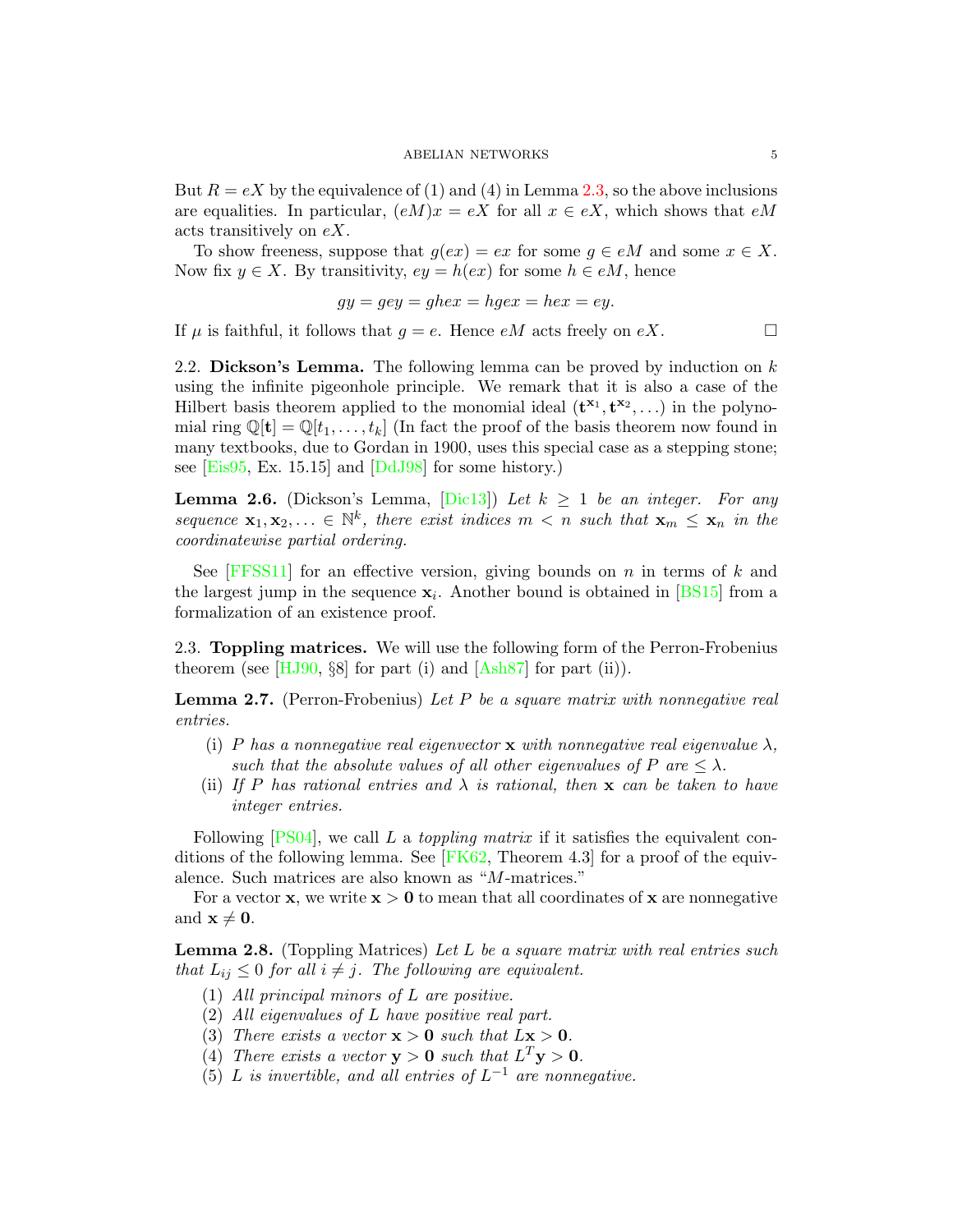#### 3. Abelian networks; Halting Dichotomy

<span id="page-5-0"></span>We now recall the definition of an abelian network, refering the reader to [\[BL13\]](#page-19-0) for details. In an abelian network on a directed graph  $G = (V, E)$ , each vertex  $v \in V$  has a *processor*  $\mathcal{P}_v$  which is an automaton with input alphabet  $A_v$  and state space  $Q_v$ . For each letter  $a \in A_v$  there is a state transition map  $t_a: Q_v \to Q_v$ , and these maps are required to commute:  $t_a t_b = t_b t_a$  for all  $a, b \in A_v$ . For each edge  $(v, u) \in E$  there is a message-passing function  $A_v \times Q_v \to A_u^*$  specifying the word (possibly empty) sent to processor  $\mathcal{P}_u$  in the event that  $\mathcal{P}_v$  in state  $q \in Q_v$ processes letter  $a \in A_v$ . Each message-passing function is required to satisfy a commutativity condition: namely, if two input words to  $\mathcal{P}_v$  are permutations of one another, then for each outgoing edge  $(v, u)$  the resulting messages passed to  $P_u$  must be permutations of one another.

To give a concrete example, let L be an integer  $V \times V$  matrix with positive diagonal entries nonpositive off-diagonal entries. The (locally recurrent) toppling network  $\text{Top}(L)$  has  $A_v = \{v\}$  and  $Q_v = \mathbb{Z}/L_{vv}\mathbb{Z}$ . The state transition is  $t_v(q) =$  $q + 1$  (mod  $L_{vv}$ ). Whenever processor  $\mathcal{P}_v$  transitions from state  $L_{vv} - 1$  to state 0 it sends  $-L_{uv}$  letters u to each processor  $\mathcal{P}_u$  for  $u \in V$ . The sandpile network Sand(G) of a directed graph G without self-loops is the special case where  $L_{vv}$ is the outdegree of vertex v and  $-L_{uv}$  is the number of edges from v to u. The commutativity conditions in the previous paragraph hold vacuously for a toppling network because it is *unary*: each alphabet  $A_v$  has just one letter. See [\[BL13\]](#page-19-0) for many other examples of abelian networks, including non-unary examples.

The total state of an abelian network  $\mathcal{N} = (\mathcal{P}_v)_{v \in V}$  is described by an element  $\mathbf{q} \in Q := \prod_{v \in V} Q_v$  giving the internal states of the processors, together with a vector  $\mathbf{x} \in \mathbb{Z}^A$  where  $A = \bigcup_{v \in V} A_v$  indicating how many letters of each type are waiting to be processed. We use the notation  $x.q$  for this pair. Note that  $A$  is a disjoint union, so x also specifies the locations of the letters (the  $x_a$  letters a are located at the unique vertex v such that  $a \in A_v$ ).

An execution is a word  $w = a_1 \cdots a_r \in A^*$ . It prescribes an order in which letters are to be processed. We write  $\pi_w(\mathbf{x}.q)$  for the result of executing w starting from **x.q.** By definition  $\pi_w$  is the composition  $\pi_{a_1} \circ \cdots \circ \pi_{a_r}$ . Each  $\pi_a$  has three effects: change the internal state  $\mathbf{q}_v$  to  $t_a\mathbf{q}_v$ , where v is the unique vertex such that  $a \in A_v$ ; decrement  $x_a$  by one; and increment each coordinate  $x_b$  by the number of letters b passed (as specified by the message passing function  $T_{(v,u)}$  where  $b \in A_u$ ). Note that decrementing  $x_a$  may cause it to become negative, which is the reason for taking **x** in  $\mathbb{Z}^A$  rather than  $\mathbb{N}^A$ . Writing  $\pi_{a_1\cdots a_i}(\mathbf{x}.\mathbf{q}) = \mathbf{x}^i \cdot \mathbf{q}^i$ , we say that w is legal for **x**.q if  $\mathbf{x}_{a_i}^{i-1} \geq 1$  for all  $i = 1, \ldots, r$ . We say that w is complete for **x**.q if  $\mathbf{x}^r \leq 0$ . The least action principle [\[BL13,](#page-19-0) Lemma 4.3] says that if w is any legal execution for **x**.**q** and w' is any complete execution for **x**.**q**, then  $|w|_a \leq |w'|_a$  for all  $a \in A$ , where  $|w|_a$  is the number of letters a in the word w. A consequence of particular importance in this paper is the following.

<span id="page-5-1"></span>Lemma 3.1. (Halting Dichotomy, [\[BL13,](#page-19-0) Lemma 4.4]) For a given initial state  $\bf{q}$  and input  $\bf{x}$  to an abelian network  $\bf{N}$ , either

(1) There does not exist a finite complete execution for x.q; or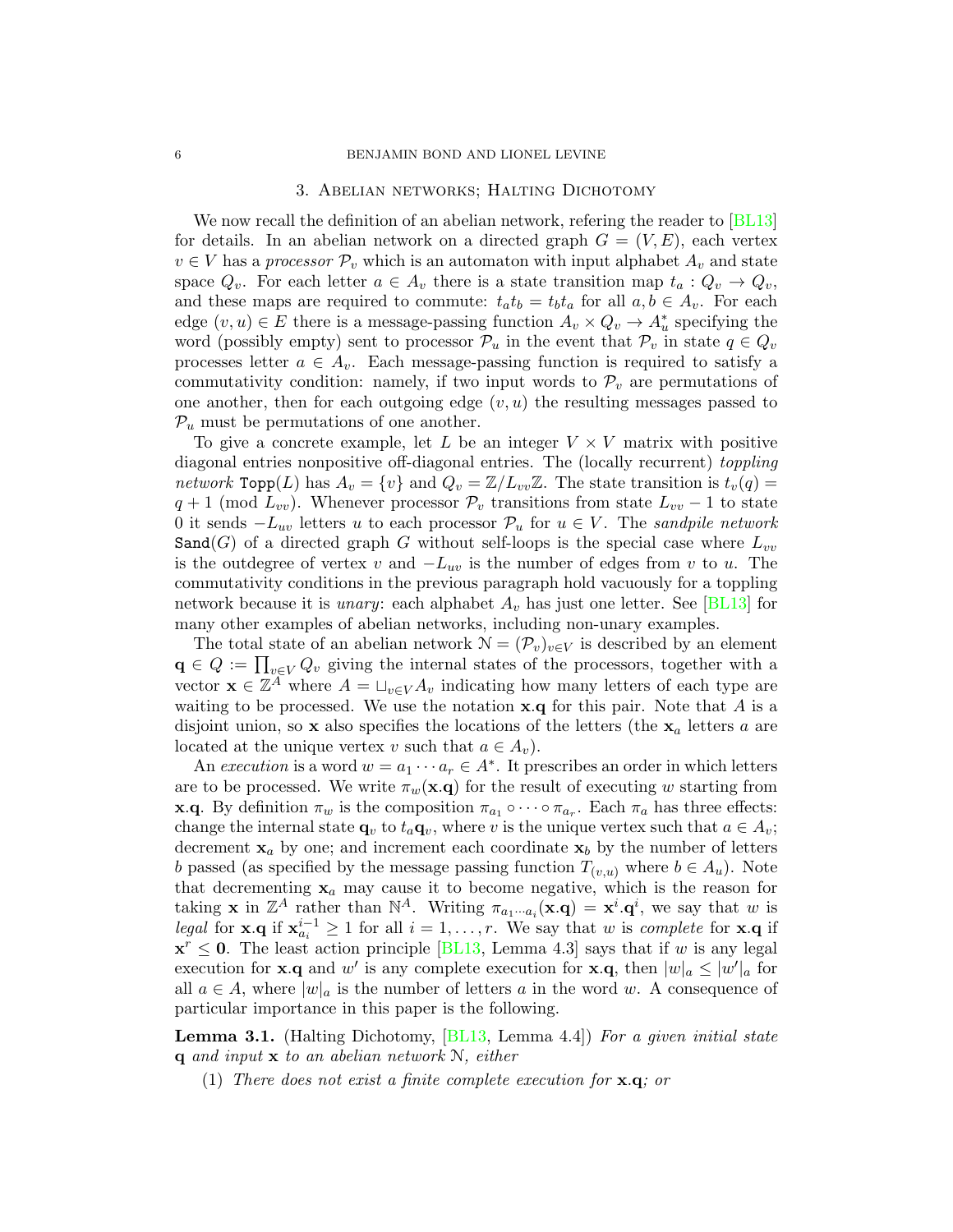(2) Every legal execution for x.q is finite, and any two complete legal executions  $w, w'$  for  $\mathbf{x}. \mathbf{q}$  satisfy  $|w| = |w'|$ .

It follows readily from the axioms of an abelian network (see  $|BL13, Lemma 4.2|$ ) that  $\pi_a \circ \pi_b = \pi_b \circ \pi_a$  for all  $a, b \in A$  and hence  $\pi_w$  depends only on  $|w|$ . For  $\mathbf{y} \in \mathbb{N}^{\tilde{A}}$ , write  $\pi_{\mathbf{y}}$  to mean  $\pi_{w}$  for any word w such that  $|w| = \mathbf{y}$ . We record here two basic properties of  $\pi_{\mathbf{y}}$ .

<span id="page-6-1"></span>**Lemma 3.2.** For all  $y, z \in \mathbb{N}^A$  we have

- (i)  $\pi_{\mathbf{v}+\mathbf{z}} = \pi_{\mathbf{y}} \circ \pi_{\mathbf{z}}$ .
- (ii) For all  $\mathbf{x}, \mathbf{w} \in \mathbb{Z}^A$  and all  $\mathbf{q} \in Q$ , if  $\pi_{\mathbf{y}}(\mathbf{x}. \mathbf{q}) = \mathbf{x}'.\mathbf{q}'$ , then

$$
\pi_{\mathbf{y}}((\mathbf{x}+\mathbf{w}).\mathbf{q}) = (\mathbf{x}' + \mathbf{w}).\mathbf{q}'.
$$

Proof. For part (i), if  $|w| = y$  and  $|w'| = z$  then  $\pi_{y+z} = \pi_{ww'} = \pi_w \circ \pi_{w'} = \pi_y \circ \pi_z$ . Part (ii) is immediate from  $[BL13, eq. (4)]$ ; it says that any additional letters w present during an execution affect neither the messages passed  $\mathbf{x}' - \mathbf{x}$  nor the final state  $\mathbf{q}'$ .

## 4. Total kernel and production matrix

<span id="page-6-0"></span>In this section we continue the development of the foundations of abelian net-works begun in [\[BL13\]](#page-19-0). We associate two algebraic objects to an abelian network, the total kernel K and production matrix  $P$ . Only  $P$  figures in our criterion for halting on all inputs, but we will see that  $K$  is the natural domain of  $P$  considered as a  $\mathbb{Z}$ -linear map. In the sequel  $[BL14]$ , both K and P play an essential role in analyzing the critical group of an abelian network that halts on all inputs.

<span id="page-6-3"></span>4.1. The local action. Given  $\mathbf{x} \in \mathbb{N}^A$  and  $\mathbf{q} \in Q$ , define

$$
\mathbf{x} \triangleright \mathbf{q} := \pi_{\mathbf{x}}(\mathbf{x}.\mathbf{q}).
$$

In words,  $\mathbf{x} \triangleright \mathbf{q} \in \mathbb{N}^A \times Q$  is the result of performing the following operation starting from state q: "for each  $a \in A$  add  $x_a$  letters of type a and process each letter once." If  $\mathbf{x} \triangleright \mathbf{q} = \mathbf{y}$ . r then message passing produced a total of  $\mathbf{y}_a$  letters of type a for each  $a \in A$ , and the resulting state of the processor at vertex v was  $r_v$  for each  $v \in V$ .

For any  $\mathbf{z} \in \mathbb{Z}^A$  we also write

$$
\mathbf{x} \triangleright (\mathbf{z}.\mathbf{q}) := \pi_{\mathbf{x}}((\mathbf{x} + \mathbf{z}).\mathbf{q}).
$$

The next lemma shows that  $\triangleright$  defines a monoid action of  $\mathbb{N}^A$  on  $\mathbb{Z}^A \times Q$ . We call this the local action because each processor  $\mathcal{P}_v$  processes only the letters  $\mathbf{x}_v$  that were added at v.

<span id="page-6-2"></span>**Lemma 4.1.** For any  $\mathbf{x}, \mathbf{y} \in \mathbb{N}^A$  and  $\mathbf{z} \in \mathbb{Z}^A$  and any  $\mathbf{q} \in Q$ ,

$$
\mathbf{x} \triangleright (\mathbf{y} \triangleright (\mathbf{z} \cdot \mathbf{q})) = (\mathbf{x} + \mathbf{y}) \triangleright (\mathbf{z} \cdot \mathbf{q}).
$$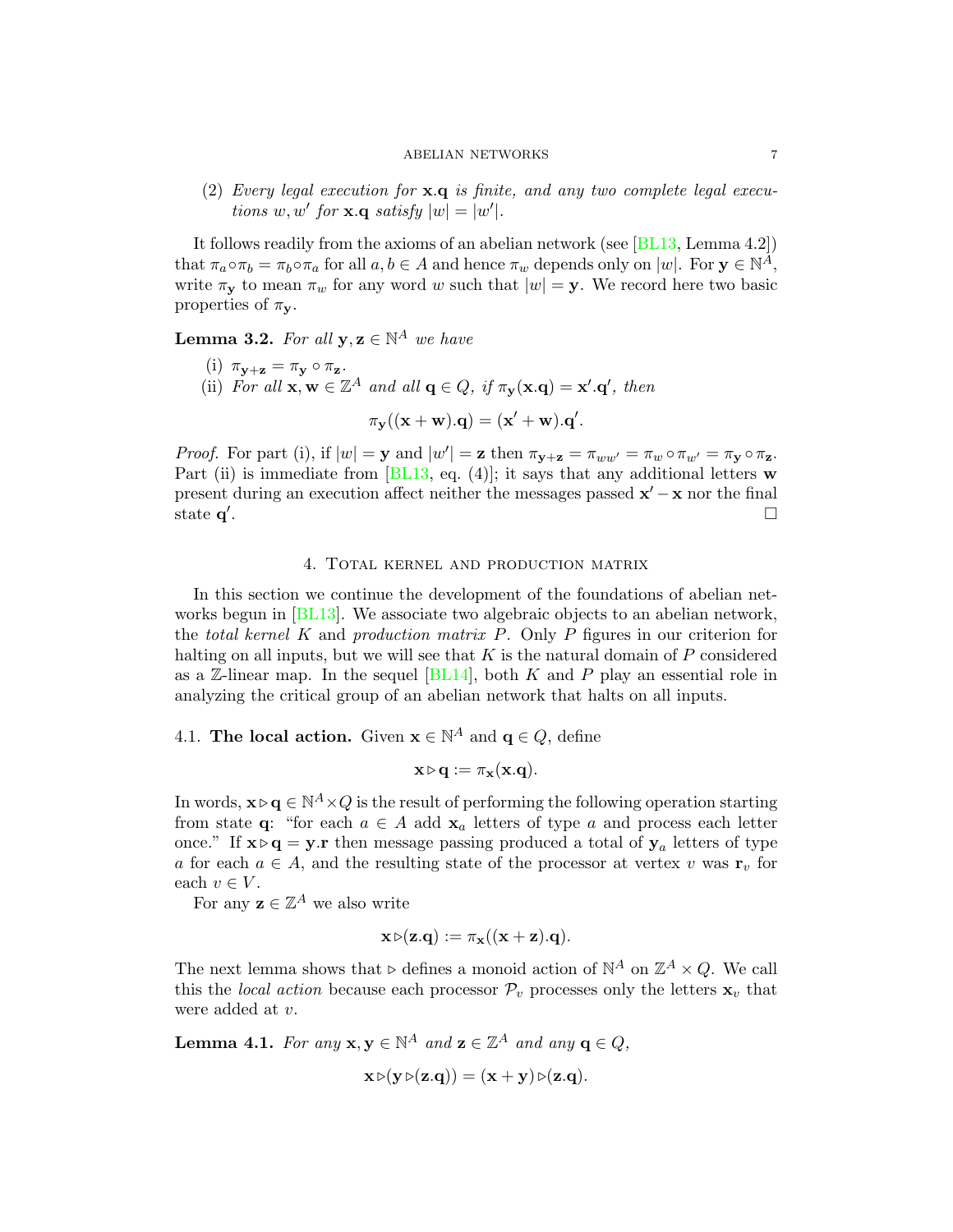*Proof.* Write  $y \triangleright q = y'.q'.$  By Lemma [3.2\(](#page-6-1)i), since  $\pi_{x+y} = \pi_x \circ \pi_y$ , we have

$$
(\mathbf{x} + \mathbf{y}) \triangleright (\mathbf{z}.\mathbf{q}) = \pi_{\mathbf{x} + \mathbf{y}} ((\mathbf{x} + \mathbf{y} + \mathbf{z}).\mathbf{q})
$$
  
\n
$$
= \pi_{\mathbf{x}} (\pi_{\mathbf{y}} ((\mathbf{x} + \mathbf{y} + \mathbf{z}).\mathbf{q}))
$$
  
\n
$$
= \pi_{\mathbf{x}} ((\mathbf{x} + \mathbf{y}' + \mathbf{z}).\mathbf{q}')
$$
  
\n
$$
= \mathbf{x} \triangleright ((\mathbf{y}' + \mathbf{z}).\mathbf{q}')
$$
  
\n
$$
= \mathbf{x} \triangleright (\mathbf{y} \triangleright (\mathbf{z}.\mathbf{q}))
$$

where in the third and last equalities we have used Lemma [3.2\(](#page-6-1)ii).  $\Box$ 

The local monoid  $M_v$  of a vertex v is the set of maps  $Q_v \to Q_v$  generated by the maps  $t_a$  for  $a \in A_v$  under composition. Write  $t_v : \mathbb{N}^{A_v} \to M_v$  for the monoid homomorphism sending  $\mathbf{1}_a \mapsto t_a$  for  $a \in A_v$ . Denote by

$$
t:\mathbb{N}^A\to \prod_{v\in V}M_v
$$

the Cartesian product of the maps  $t_v$ . Each  $t_v$  is surjective by the definition of  $M_v$ , so t is surjective. Note that if  $y \triangleright q = z.\mathbf{r}$ , then  $\mathbf{r} = t(y)q$ . Given  $\mathbf{m} \in \prod_{v \in V} M_v$ , write  $\mathbf{mq} = (\mathbf{m}_v \mathbf{q}_v)_{v \in V}$ . In general, knowing  $\mathbf{y} \triangleright \mathbf{q} = \mathbf{z} \cdot \mathbf{r}$  does not determine  $y \triangleright (mq)$ , but the next lemma shows that it does in the case  $r = q$ .

<span id="page-7-0"></span>**Lemma 4.2.** If 
$$
y \triangleright q = z.q
$$
, then  $y \triangleright (mq) = z.(mq)$  for all  $m \in \prod_{v \in V} M_v$ .

*Proof.* Since t is surjective there exists  $\mathbf{u} \in \mathbb{N}^A$  such that  $t(\mathbf{u}) = \mathbf{m}$ . Then  $\mathbf{u} \triangleright \mathbf{q} =$ **w**.mq for some **w**  $\in \mathbb{N}^A$ . By Lemma [4.1,](#page-6-2)

$$
\mathbf{y} \triangleright (\mathbf{w}.\mathbf{m}\mathbf{q}) = \mathbf{y} \triangleright (\mathbf{u} \triangleright \mathbf{q}) = \mathbf{u} \triangleright (\mathbf{y} \triangleright \mathbf{q}) = \mathbf{u} \triangleright (\mathbf{z}. \mathbf{q}) = (\mathbf{w} + \mathbf{z}).\mathbf{m}\mathbf{q}.
$$

From Lemma [3.2\(](#page-6-1)ii) it follows that  $y \triangleright mq = z.mq$ .

4.2. **Production matrix.** From here on we assume that  $N$  is a *finite* abelian network: that is, the underlying graph  $G = (V, E)$  is finite, and the alphabet and state space of each vertex are finite sets. The main ingredients that rely on finiteness are the results from  $\S 2.1$ .

Let  $e_v$  be the minimal idempotent of the local monoid  $M_v$ . The recurrent elements (Lemma [2.3\)](#page-2-1) of the monoid action  $M_v \times Q_v \to Q_v$  play a special role in this section.

**Definition 4.3.** A state  $q \in Q$  is locally recurrent if  $q_v \in e_vQ_v$  for all  $v \in V$ . (Equivalently,  $\mathbf{q}_v = e_v \mathbf{q}_v$  for all  $v \in V$ .)

By Lemma [2.4,](#page-3-1) every  $m \in M_v$  acts invertibly on  $e_vQ_v$ . Thus for each  $a \in A_v$ the map  $q \mapsto T_v(a, q)$  is a permutation of  $e_vQ_v$ , so we have a group action

$$
\mathbb{Z}^{A_v} \times e_v Q_v \to e_v Q_v.
$$

Let  $K_v$  be the set of vectors in  $\mathbb{Z}^{A_v}$  that act as the identity on  $e_vQ_v$ .

**Definition 4.4.** The *total kernel* of N is the subgroup of  $\mathbb{Z}^A$  given by

$$
K = \prod_{v \in V} K_v.
$$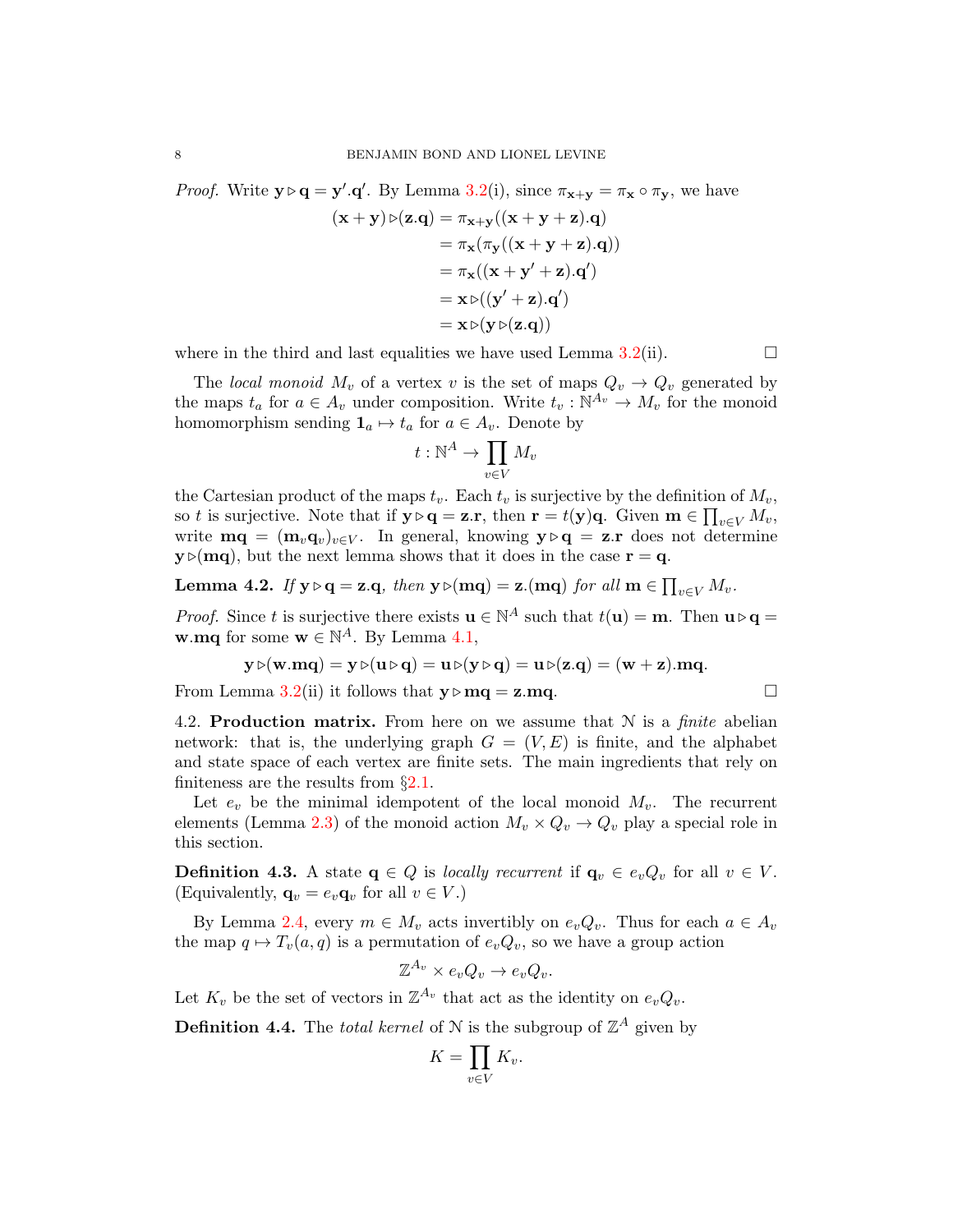<span id="page-8-0"></span>**Lemma 4.5.** If N is finite, then K is a subgroup of finite index in  $\mathbb{Z}^A$ . In particular, K is generated as a group by  $K \cap \mathbb{N}^A$ .

*Proof.* Since each  $e_v Q_v$  is a finite set, for any  $\mathbf{x} \in \mathbb{Z}^{A_v}$  we have  $n\mathbf{x} \in K_v$  for some  $n \geq 1$ . Thus  $K_v$  has finite index in  $\mathbb{Z}^{A_v}$ . Since V is a finite set,  $K = \prod_{v \in V} K_v$  has finite index in  $\mathbb{Z}^A$ . In particular, K contains a vector with all coordinates strictly positive, which implies that K is generated as a group by  $K \cap \mathbb{N}^A$ .  $A$ .

Note that

<span id="page-8-2"></span>
$$
K \cap \mathbb{N}^A = \{ \mathbf{x} \in \mathbb{N}^A \mid t(\mathbf{x})\mathbf{q} = \mathbf{q} \text{ for all locally recurrent } \mathbf{q} \in Q \}. \tag{2}
$$

Fix a locally recurrent state  $\mathbf{q} \in Q$ . For any  $\mathbf{k} \in K \cap \mathbb{N}^A$  we have

$$
\mathbf{k} \triangleright \mathbf{q} = P_{\mathbf{q}}(\mathbf{k}).\mathbf{q} \tag{3}
$$

for some vector  $P_{\mathbf{q}}(\mathbf{k}) \in \mathbb{N}^A$ . Next we show that

 $P_{\mathbf{q}}:K\cap\mathbb{N}^{A}\to\mathbb{N}^{A}$ 

extends to a group homomorphism.

**Lemma 4.6.** Let N be a finite abelian network. Then  $P_q$  extends to a group homomorphism  $K \to \mathbb{Z}^A$ .

*Proof.* Write  $P = P_{\mathbf{q}}$ . Let  $\mathbf{k}_1, \mathbf{k}_2 \in K \cap \mathbb{N}^A$ . By Lemma [4.1,](#page-6-2)

$$
(\mathbf{k}_1 + \mathbf{k}_2) \triangleright \mathbf{q} = \mathbf{k}_1 \triangleright (P(\mathbf{k}_2).\mathbf{q}) = (P(\mathbf{k}_1) + P(\mathbf{k}_2)).\mathbf{q}
$$

<span id="page-8-1"></span>hence

$$
P(\mathbf{k}_1 + \mathbf{k}_2) = P(\mathbf{k}_1) + P(\mathbf{k}_2). \tag{4}
$$

By Lemma [4.5,](#page-8-0) every  $\mathbf{k} \in K$  can be written as  $\mathbf{k}_1 - \mathbf{k}_2$  for  $\mathbf{k}_1, \mathbf{k}_2 \in K \cap \mathbb{N}^A$ . Define  $P(\mathbf{k}) = P(\mathbf{k}_1) - P(\mathbf{k}_2)$ . Equation [\(4\)](#page-8-1) now implies that this extension is well defined and a group homomorphism. well defined and a group homomorphism.

By tensoring  $P_{\mathbf{q}}: K \to \mathbb{Z}^A$  with  $\mathbb{Q}$ , we obtain a linear map  $P_{\mathbf{q}}: \mathbb{Q}^A \to \mathbb{Q}^A$ . To be more explicit, for any  $\mathbf{x} \in \mathbb{Q}^{A}$ , by Lemma [4.5](#page-8-0) there is an integer  $n \geq 1$  such that  $n\mathbf{x} \in K$ , and we define

$$
P_{\mathbf{q}}(\mathbf{x}) := \frac{1}{n} P_{\mathbf{q}}(n\mathbf{x}).
$$

So far we have defined  $P_{q}$  only for locally recurrent  $q$ . We extend the definition to all states  $\mathbf{q} = (q_v)_{v \in V}$  by setting  $P_{\mathbf{q}} := P_{\widehat{\mathbf{q}}}$ , where  $\widehat{\mathbf{q}} = (e_vq_v)_{v \in V}$ .

**Definition 4.7.** The *production matrix* of a finite abelian network  $N$  with initial state **q** is the matrix of the linear map  $P_{\mathbf{q}}: \mathbb{Q}^{A} \to \mathbb{Q}^{A}$ .

The  $(a, b)$  entry  $p_{ab}$  of the production matrix says "on average" how many letters a are created by processing the letter b: specifically, if  $n1_b \in K$ , then  $p_{ab} = \frac{1}{n}$  $\frac{1}{n}p_{ab}(n)$ , where  $p_{ab}(n) = \mathbf{N}(b^n, q)_a$  is the number of a's created by executing the word  $b^n$ . We have chosen the term "production matrix" to evoke [\[DFR05\]](#page-20-18). Indeed the succession rules studied in that paper can be modeled by an abelian network whose underlying graph is a single vertex with a loop.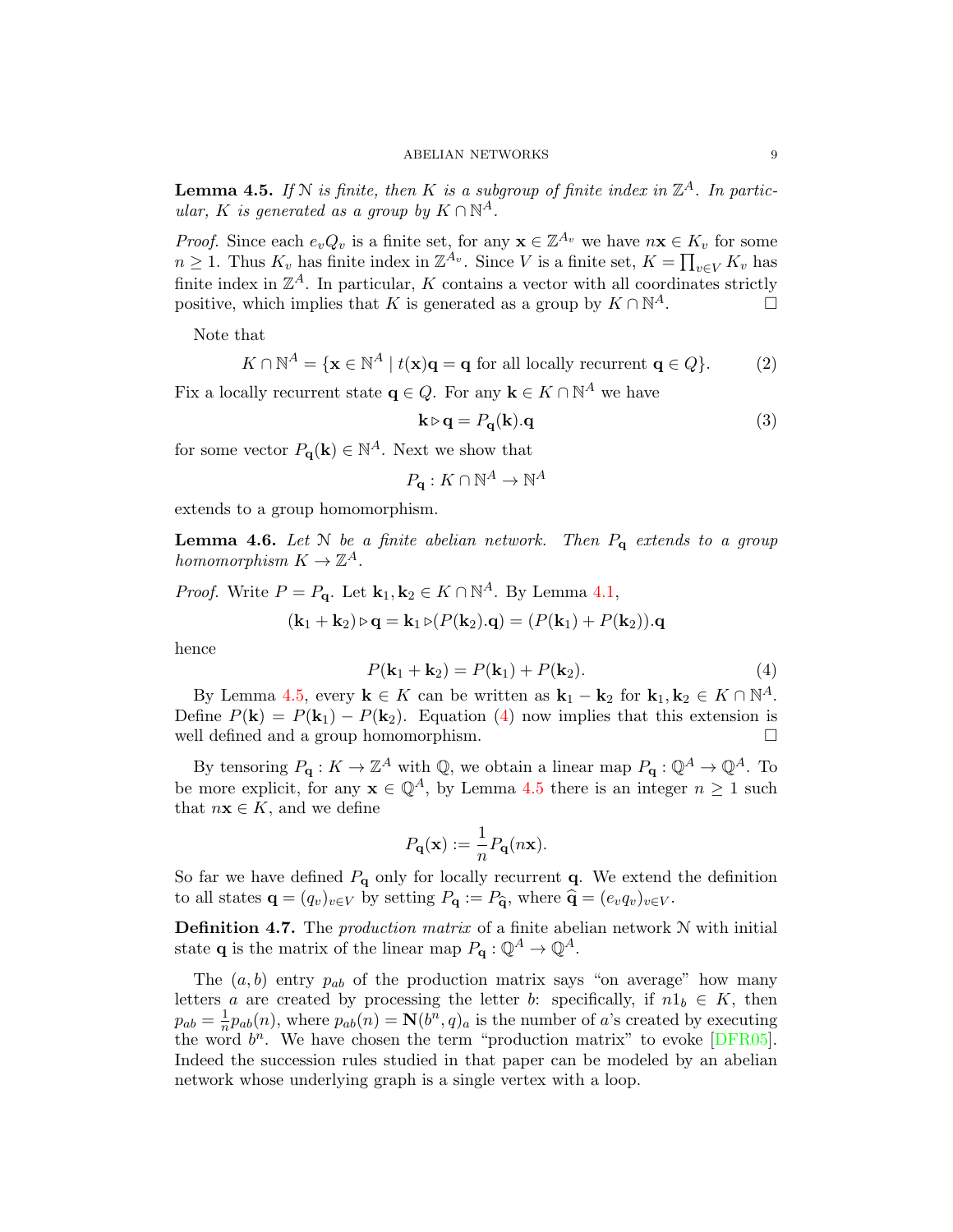We remark that the production matrix can be also defined for some networks that are not finite by setting

$$
p_{ab} := \lim_{n \to \infty} \frac{1}{n} p_{ab}(n)
$$

if this limit exists.

<span id="page-9-0"></span>4.3. Local components. An abelian finite automaton  $P$  with state space  $Q$  and alphabet A is specified by transition maps  $t_a: Q \to Q$  for  $a \in A$ , such that  $t_a \circ t_b = t_b \circ t_a$  for all  $a, b \in A$ . The transition monoid of P is the submonoid  $M \subset \text{End}(Q)$  generated by  $\{t_a\}_{a \in A}$ , where End  $(Q)$  denotes the monoid of all set maps  $Q \to Q$  under composition. (For example, the local monoid  $M_v$  of §[4.1](#page-6-3) is the transition monoid of  $\mathcal{P}_v$ .

By construction, the transition monoid of P has a faithful action  $M \times Q \rightarrow$ Q. We say that  $P$  is *irreducible* if this monoid action is irreducible (§[2.1\)](#page-1-1). The irreducible components  $\mathcal{P}_{\alpha}$  of  $\mathcal{P}$  are the automata with alphabet A and state space  $Q_{\alpha}$ , where  $Q = \Box Q_{\alpha}$  is the partition of Q into equivalence classes under the relation  $q \sim q'$  if there exist  $m, m' \in M$  such that  $mq = m'q'$  (see Lemma [2.1\)](#page-2-0).

We say that an abelian network  $\mathcal{N} = (\mathcal{P}_v)_{v \in V}$  is locally irreducible if each processor  $\mathcal{P}_v$  is irreducible. The *local components* of N are the abelian networks  $\mathcal{N}_{\alpha} = (\mathcal{P}_{v}^{\alpha_{v}})_{v \in V}$  where each  $\mathcal{P}_{v}^{\alpha_{v}}$  is an irreducible component of  $\mathcal{P}_{v}$ . Note that the local components have the same underlying graph  $G$  and alphabet  $A$ , with a possibly smaller state space at each vertex.

The next lemma should be compared with [\(2\)](#page-8-2).

<span id="page-9-1"></span>**Lemma 4.8.** If  $N$  is finite and locally irreducible, then for any fixed locally recurrent  $q \in Q$  we have

$$
K \cap \mathbb{N}^A = \left\{ \mathbf{k} \in \mathbb{N}^A \mid t(\mathbf{k})\mathbf{q} = \mathbf{q} \right\}.
$$

*Proof.* By Theorem [2.5](#page-3-0) the action of  $e_v M_v$  on  $e_v Q_v$  is free. If  $\mathbf{k} \in \mathbb{N}^A$  and  $t(\mathbf{k})\mathbf{q} = \mathbf{q}$ for one locally recurrent **q**, then for all  $v \in V$ 

$$
t_v(\mathbf{k}_v)e_v\mathbf{q}_v=t_v(\mathbf{k}_v)\mathbf{q}_v=\mathbf{q}_v.
$$

By freeness it follows that  $t_v(\mathbf{k}_v)e_v = e_v$ , so  $t(\mathbf{k})\mathbf{r} = \mathbf{r}$  for all locally recurrent r. Hence  $\mathbf{k} \in K$ .

For  $\mathbf{q}, \mathbf{r} \in Q$  we write  $\mathbf{q} \sim \mathbf{r}$  if  $\mathbf{q}$  and  $\mathbf{r}$  belong to the same local component (that is,  $\mathbf{q}_v \sim \mathbf{r}_v$  for all  $v \in V$ ). We denote by  $\mathcal{N}_{\mathbf{q}}$  the local component of N containing state q. The next lemma shows that within a local component all states have the same production matrix.

### <span id="page-9-2"></span>Lemma 4.9.

- (i) In a locally irreducible finite abelian network, the production matrix  $P_{\mathbf{q}}$ does not depend on the initial state  $q$ .
- (ii) In any finite abelian network, if  $\mathbf{q} \sim \mathbf{r}$  then  $P_{\mathbf{q}} = P_{\mathbf{r}}$ .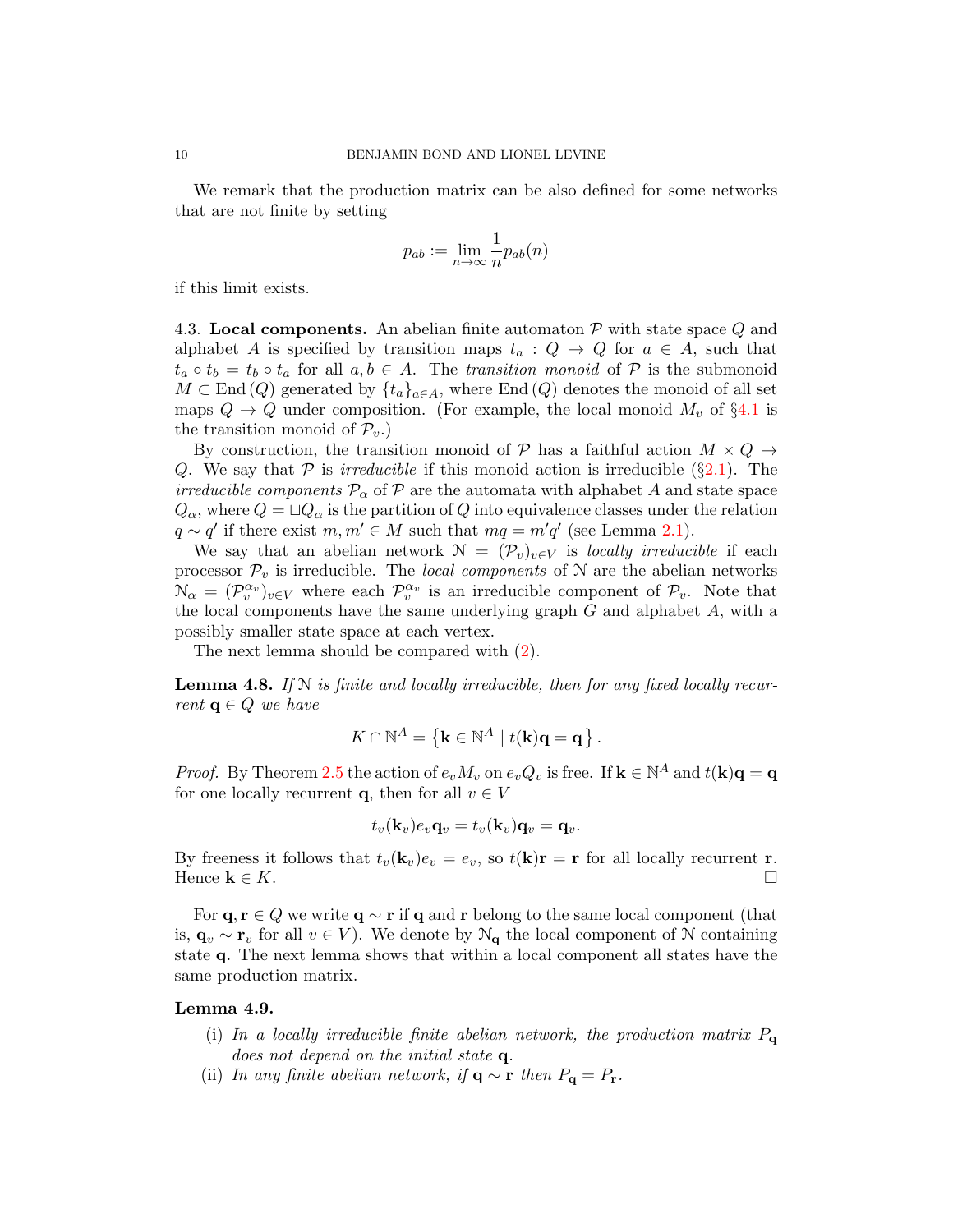*Proof.* (i) Let  $\mathbf{q}_1, \mathbf{q}_2 \in Q$  be locally recurrent states. By Theorem [2.5](#page-3-0) each group action  $e_v M_v \times e_v Q_v \rightarrow e_v Q_v$  is transitive, so there exists  $\mathbf{x} \in \mathbb{N}^A$  such that  $t(\mathbf{x})\mathbf{q}_1 = \mathbf{q}_2$ . Let **z** be such that

$$
\mathbf{x} \triangleright \mathbf{q}_1 = \mathbf{z}.\mathbf{q}_2.
$$
  
Fix  $\mathbf{k} \in K \cap \mathbb{N}^A$ , and let  $\mathbf{y}_i = P_{\mathbf{q}_i}(\mathbf{k})$  for  $i = 1, 2$ . Then

$$
\mathbf{x}\triangleright (\mathbf{k}\triangleright \mathbf{q}_1) = \mathbf{x}\triangleright (\mathbf{y}_1.\mathbf{q}_1) = (\mathbf{y}_1+\mathbf{z}).\mathbf{q}_2
$$

while

$$
\mathbf{k} \triangleright (\mathbf{x} \triangleright \mathbf{q}_1) = \mathbf{k} \triangleright (\mathbf{z}. \mathbf{q}_2) = (\mathbf{y}_2 + \mathbf{z}). \mathbf{q}_2.
$$

By Lemma [4.1,](#page-6-2)

$$
\mathbf{k} \triangleright (\mathbf{x} \triangleright \mathbf{q}) = \mathbf{x} \triangleright (\mathbf{k} \triangleright \mathbf{q})
$$

hence  $y_1 + z = y_2 + z$ , and hence  $y_1 = y_2$ . Since  $k \in K \cap \mathbb{N}^A$  was arbitrary we conclude that  $P_{\mathbf{q}_1} = P_{\mathbf{q}_2}$ .

Part (ii) follows by applying part (i) to the local component  $\mathcal{N}_{q}$ .

4.4. Strong components. Let  $N$  be a locally irreducible finite abelian network with production matrix  $P = (p_{ab})_{a,b \in A}$ . In this section we describe another way to break  $N$  into smaller pieces by reducing its alphabet  $A$ . (The results of this section are not used anywhere else in this paper, so the reader who wishes to skip to the halting problem in §[5](#page-12-0) can safely do so.)

<span id="page-10-0"></span>**Definition 4.10.** The *production graph*  $\Gamma = \Gamma(\mathcal{N})$  of  $\mathcal{N}$  is the directed graph with vertex set A and edge set  $\{(a, b) | p_{ba} > 0\}.$ 

Write  $a \rightarrow b$  if there is a directed path in Γ from a to b. The strong components of  $\Gamma$  are the equivalence classes of the relation  $\{(a, b) | a \rightarrow b \text{ and } b \rightarrow a\}.$ 

**Definition 4.11.** The *strong components* of N are the subnetworks  $\mathbb{N}^1, \ldots, \mathbb{N}^s$ with alphabets  $A^1, \ldots, A^s$ , where  $A^1, \ldots, A^s$  are the strong components of  $\Gamma$ .

Note that the local components of  $\S4.3$  $\S4.3$  are defined by restricting the state space, whereas the strong components are defined by restricting the alphabet. The strong components of a locally irreducible network need not be locally irreducible (Figure [1\)](#page-11-0). However, Lemma [4.13](#page-11-1) below shows that the local components of a strong component do not decompose any further. Moreover, all local components of a given strong component are homotopic.

**Definition 4.12.** (Homotopy) Locally irreducible abelian networks  $N$  and  $N'$  on the same graph with the same total alphabet are called *homotopic*, written  $N \approx N'$ , if they have the same total kernel  $K$  and the same production matrix  $P$ .

The reason for calling this homotopy comes from a method of diagraming states described in [\[BL13\]](#page-19-0). The locally recurrent states of each processor correspond to points on the discrete torus  $\mathbb{Z}^{A_v}/K_v$ , with state transitions given by adding a basis vector  $\mathbf{1}_a$  for  $a \in A_v$ . Message passing can be visualized by surfaces cutting between the states, with each surface labeled by the letter to be passed. If N and  $\mathcal{N}'$  have the same total kernel K, then for each vertex v the state diagrams of processors  $\mathcal{P}_v$  and  $\mathcal{P}'_v$  live on the same discrete torus. Then N and N' have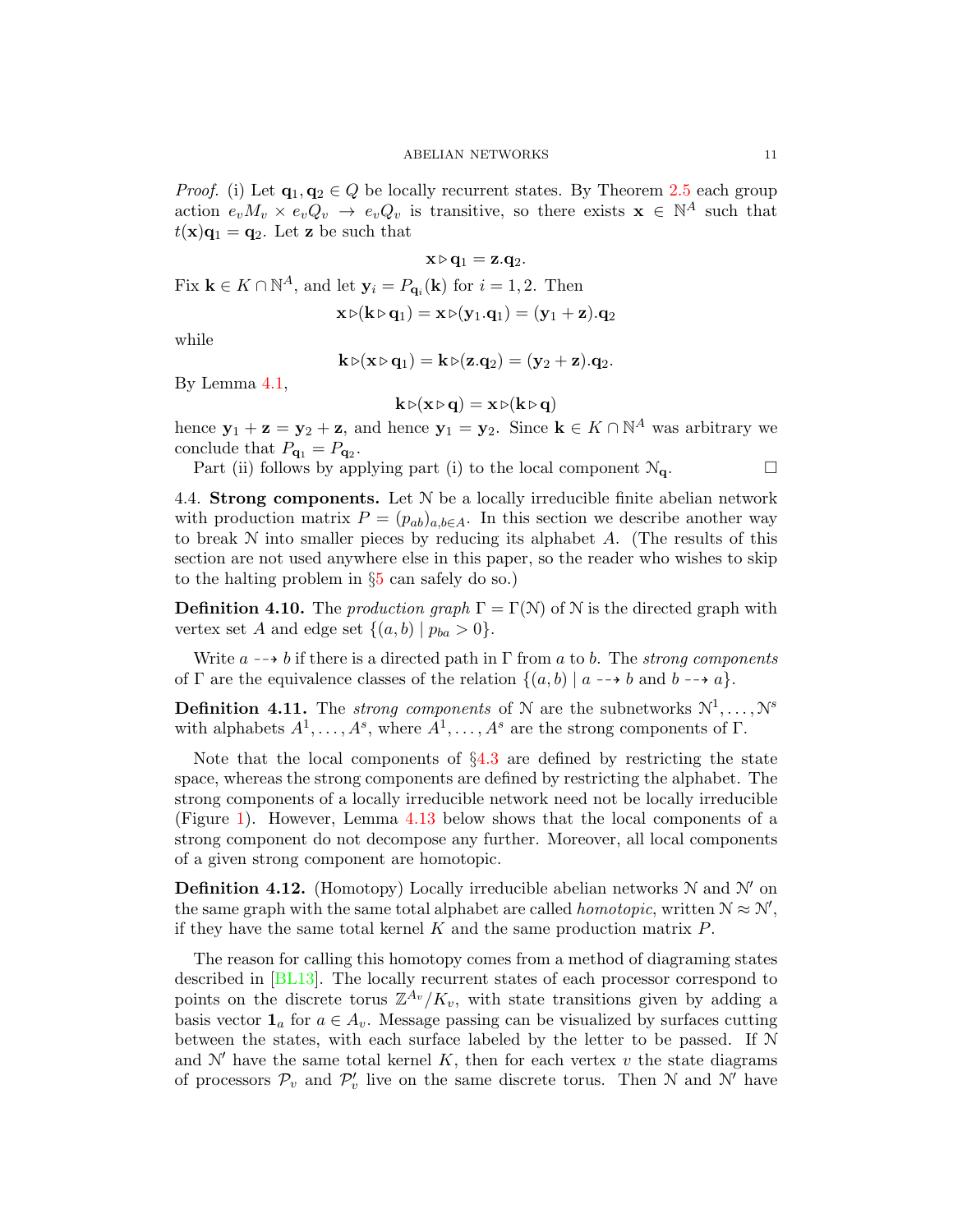

<span id="page-11-0"></span>FIGURE 1. The local components of an abelian network may decompose into strong components, which may further decompose further into local subcomponents. Solid arrows represent restrictions of the state space, and dashed arrows represent restrictions of the alphabet.

the same production matrix if and only if for each v the state diagram of  $\mathcal{P}'_v$  can be obtained from the state diagram of  $\mathcal{P}_v$  by altering message surfaces without changing the homotopy type of any surface.

<span id="page-11-1"></span>**Lemma 4.13.** Let  $N$  be a locally irreducible finite abelian network with strong components  $\mathcal{N}^i$ , total kernel K and production matrix P. Let  $\mathcal{N}_q^i$  be the local component of  $\mathcal{N}^i$  containing state **q**. The following hold for all **q**, **q'**  $\in Q$ .

- (i) The total kernel of  $\mathcal{N}_{\mathbf{q}}^i$  is the group generated by  $K \cap \mathbb{N}^{A^i}$ .
- (ii) The production matrix of  $\mathcal{N}_{\mathbf{q}}^i$  is the  $A^i \times A^i$  submatrix  $P_{ii}$  of  $P$ .
- (iii)  $\mathcal{N}_{\mathbf{q}}^{i}$  has only one strong component.
- (iv)  $\mathcal{N}_{\mathbf{q}}^{i} \approx \mathcal{N}_{\mathbf{q}'}^{i}$ .

*Proof.* Since  $\mathcal{N}_{\mathbf{q}}^i = \mathcal{N}_{\widehat{\mathbf{q}}}^i$  where  $\widehat{\mathbf{q}} = (e_v^i \mathbf{q}_v)_{v \in V}$ , we may assume that **q** is a locally recurrent state of  $\mathcal{N}^i$ .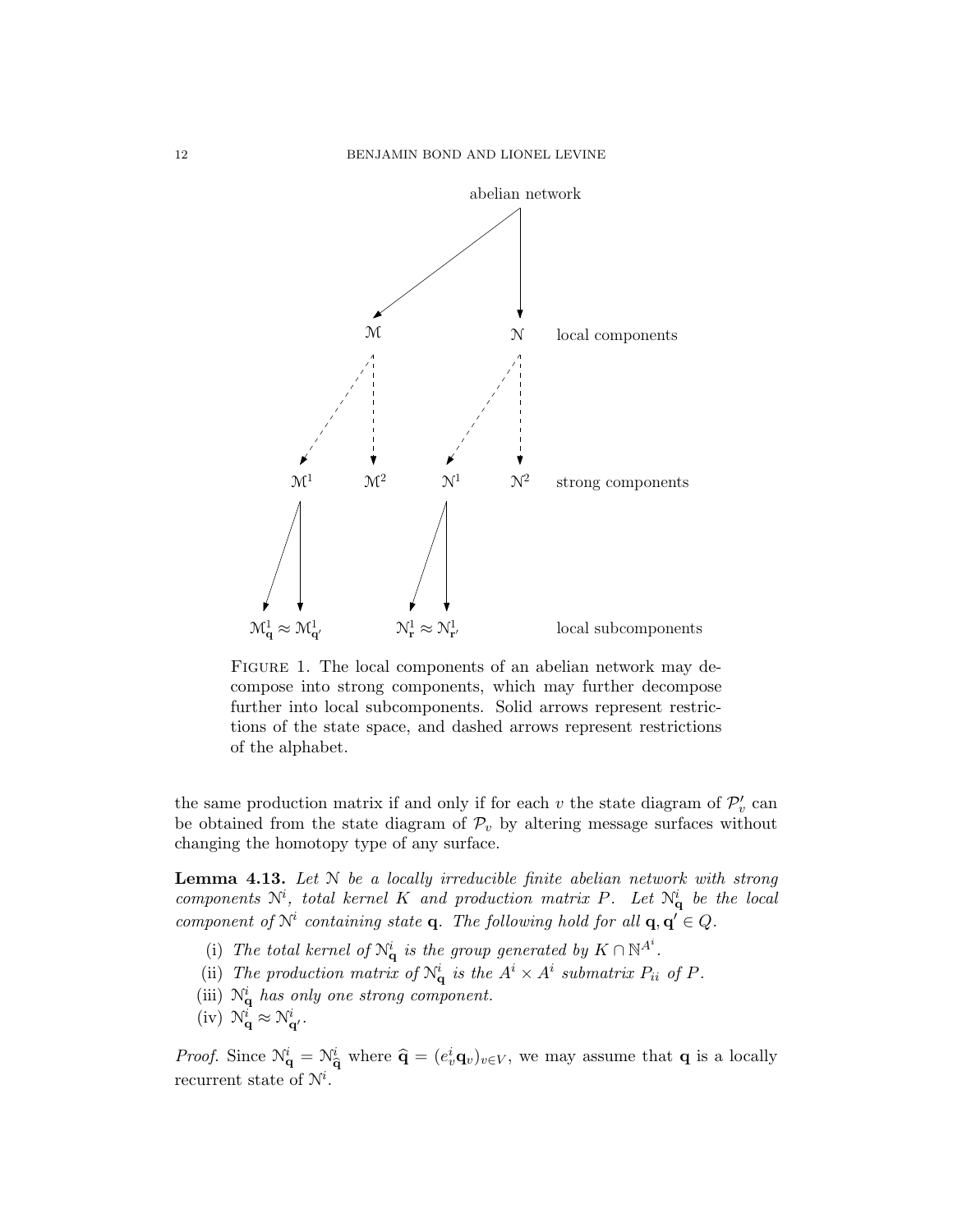(i) By Lemma [4.5,](#page-8-0) the total kernel  $K_{\mathbf{q}}^i$  of  $\mathcal{N}_{\mathbf{q}}^i$  is generated as a group by  $K_{\mathbf{q}}^i \cap \mathbb{N}^{A^i}$ . Since both  $\mathcal{N}_{\mathbf{q}}^i$  and  $\mathcal N$  are locally irreducible, by Lemma [4.8](#page-9-1) we have for  $\mathbf{k} \in \mathbb{N}^{A^i}$ 

$$
\mathbf{k} \in K_{\mathbf{q}}^{i} \iff t(\mathbf{k})\mathbf{q} = \mathbf{q} \iff \mathbf{k} \in K.
$$

Hence

$$
K_{\mathbf{q}}^i \cap \mathbb{N}^{A^i} = K \cap \mathbb{N}^{A^i}.
$$

(ii) Write  $\triangleright$  for the local action of N and  $\triangleright^i$  for the local action of N<sup>i</sup>. For  $\mathbf{k} \in \mathbb{N}^{A^i}$  the only difference between these actions is that  $\mathbf{k} \triangleright \mathbf{q}$  may produce some letters in  $A - A^i$  in addition to the letters in  $A^i$  produced by  $\mathbf{k} \triangleright^i \mathbf{q}$ . Hence, writing  $P_{\mathbf{q}}^i$  for the production matrix of  $\mathcal{N}_{\mathbf{q}}^i$ , if  $\mathbf{k} \in K \cap \mathbb{N}^{A^i}$  then  $\mathbf{k} \triangleright \mathbf{q} = \mathbf{y} \cdot \mathbf{q}$ , where  $\mathbf{y} = P_{\mathbf{q}}^i \mathbf{k} + \mathbf{z}$  for some  $\mathbf{z} \in \mathbb{N}^{A-A^i}$ . Letting  $\mathbf{r} = (e_v \mathbf{q}_v)_{v \in V}$ , we have  $\mathbf{k} \triangleright \mathbf{r} = \mathbf{y} \cdot \mathbf{r}$  by Lemma [4.2.](#page-7-0) Since r is locally recurrent for N, it follows that  $y = Pk$ . Writing  $\rho_i$ for the projection  $\mathbb{N}^A \to \mathbb{N}^{A^i}$ , we conclude that

$$
P_{\mathbf{q}}^{i} \mathbf{k} = \rho_i(P\mathbf{k}) = P_{ii}\mathbf{k}
$$

and hence  $P_{\mathbf{q}}^i = P_{ii}$ .

(iii) By part (ii), the production graph of  $\mathcal{N}_{q}^{i}$  is the strong component  $A^{i}$  of  $\Gamma$ , so  $\mathcal{N}_{\mathbf{q}}^{i}$  has only one strong component.

(iv) By parts (i) and (ii),  $K_{\mathbf{q}}^{i}$  and  $P_{\mathbf{q}}^{i}$  do not depend on  $\mathbf{q}$ , so all local components of  $\mathcal{N}^i$  are homotopic.

The strong components are partially ordered by the accessibility relation  $-\rightarrow$ . If we label them so that  $A^i \dashrightarrow A^j$  implies  $i \geq j$ , then the production matrix is block triangular

$$
P = \left( \begin{array}{cccc} P_{11} & P_{12} & \cdots & P_{1s} \\ 0 & P_{22} & \cdots & P_{2s} \\ \vdots & \vdots & \ddots & \vdots \\ 0 & 0 & \cdots & P_{ss} \end{array} \right)
$$

and the diagonal block  $P_{ii}$  is the production matrix of  $N^i$ .

## <span id="page-12-1"></span>5. Halting criterion

<span id="page-12-0"></span>Let N be an abelian network with total state space  $Q$ , and fix a state  $q \in Q$ . If case (2) of Lemma [3.1](#page-5-1) holds for all inputs  $\mathbf{x} \in \mathbb{N}^A$ , then we say that N halts on all inputs to initial state q. If this is the case for all  $q \in Q$ , then we say that  $N$  halts on all inputs. The main result of this section is Theorem [5.6,](#page-14-1) which gives an efficient way to decide whether a finite abelian network halts on all inputs to a given initial state.

If  $x \leq y$ , then any legal execution for  $x.q$  is a legal execution for y.q. It follows that halting is a monotone property:

If N halts on input **y**.q, then N halts on all inputs **x**.q for **x**  $\leq$  **y**. (5)

Recall the equivalence relation  $\sim$  on Q introduced in §[4.3.](#page-9-0)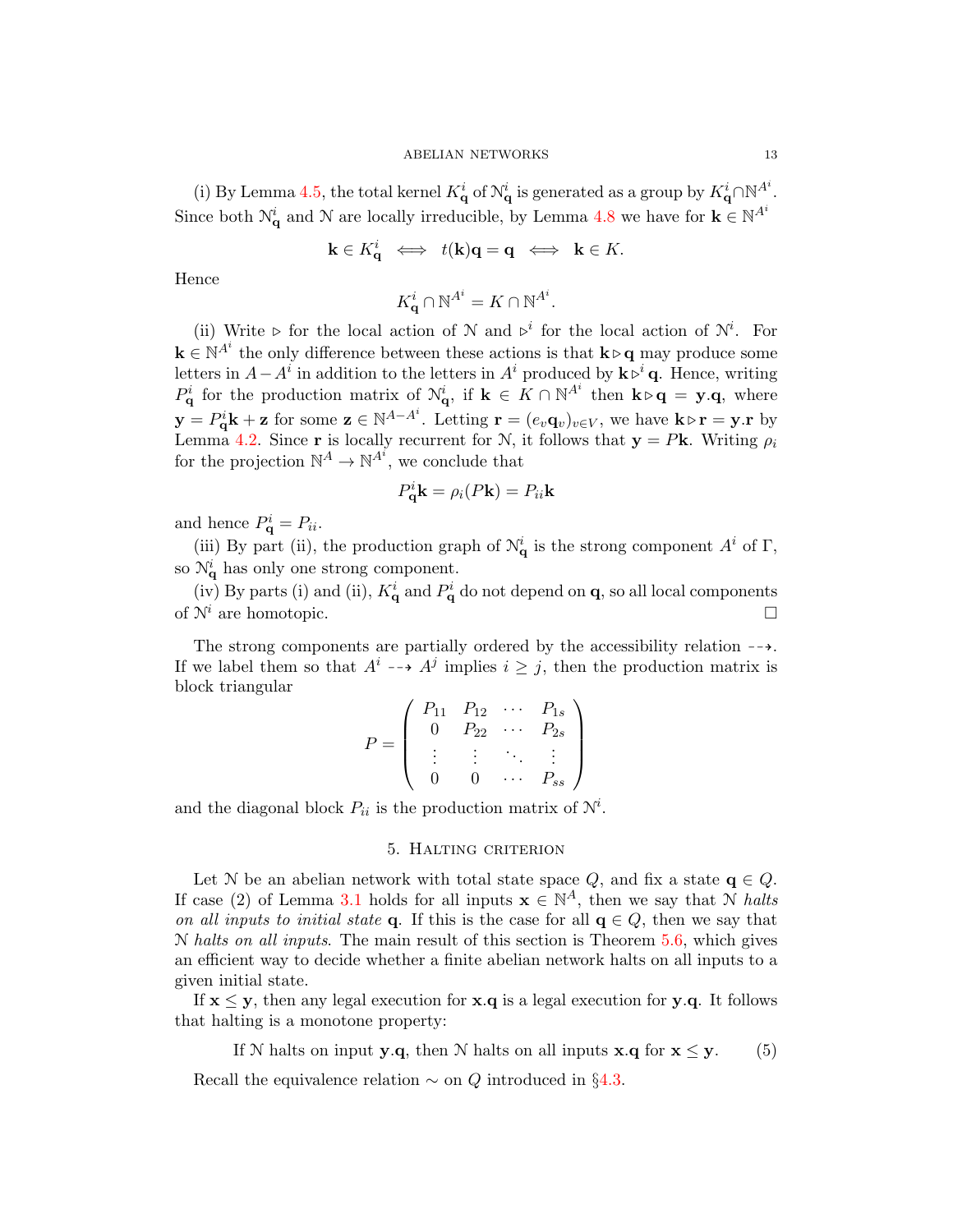<span id="page-13-1"></span>**Lemma 5.1.** If  $q_1 \sim q_2$ , then N halts on all inputs to initial state  $q_1$  if and only if N halts on all inputs to initial state  $q_2$ .

*Proof.* If  $\mathbf{q}_1 \sim \mathbf{q}_2$  then  $t(\mathbf{y}_1)\mathbf{q}_1 = t(\mathbf{y}_2)\mathbf{q}_2$  for some  $\mathbf{y}_1, \mathbf{y}_2 \in \mathbb{N}^A$ . Thus it suffices to show for all  $\mathbf{y} \in \mathbb{N}^A$  and all  $\mathbf{q} \in Q$  that N halts on all inputs to initial state q if and only if N halts on all inputs to initial state  $t(\mathbf{y})\mathbf{q}$ .

Let  $\mathbf{y} \triangleright \mathbf{q} = \mathbf{z}.\mathbf{r}$ . Then  $\mathbf{r} = t(\mathbf{y})\mathbf{q}$ . For any  $\mathbf{x} \in \mathbb{N}^A$ , we have

 $(\mathbf{x} + \mathbf{y}) \triangleright \mathbf{q} = \mathbf{x} \triangleright (\mathbf{y} \triangleright \mathbf{q}) = \mathbf{x} \triangleright (\mathbf{z} \cdot \mathbf{r})$ 

so both  $(x + y)$ .q and  $(x + z)$ .r have legal executions resulting in  $(x + y) \triangleright q$ . Thus N halts on input  $(x + y)$ . q if and only if N halts on input  $(x + z)$ . By monotonicity  $(5)$ , it follows that N halts on all inputs to initial state q if and only if N halts on all inputs to initial state r.

**Definition 5.2.** A state  $\mathbf{x} \cdot \mathbf{q}$  is an *amplifier* if  $\mathbf{x} \in \mathbb{N}^A$  and there exists a nonempty legal execution w from **x**.q such that  $\pi_w(\mathbf{x} \cdot \mathbf{q}) = \mathbf{y} \cdot \mathbf{q}$  for some  $\mathbf{y} \geq \mathbf{x}$ .

**Definition 5.3.** A state **x**.q is a *strong amplifier* if  $\mathbf{x} \in \mathbb{N}^A - \{\mathbf{0}\}$  and  $\mathbf{x} \triangleright \mathbf{q} = \mathbf{y} \cdot \mathbf{q}$ for some  $y > x$ .

In words, a strong amplifier is a pair x.q with the property that after processing all letters once, the network has returned to the same state q with at least as many letters of each type as before.

Example. In the sandpile network  $\texttt{Sand}(G)$  of an undirected graph with no sink, let  $\mathbf{x} = (d_v)_{v \in V}$  be the configuration where each vertex has the same number of letters ("chips") as its degree. For any initial state q, processing all letters once causes each vertex to topple once, so that each vertex  $v$  receives one letter from each of its  $d_v$  neighbors. Hence  $\mathbf{x} \triangleright \mathbf{q} = \mathbf{x} \cdot \mathbf{q}$ , and  $\mathbf{x} \cdot \mathbf{q}$  is a strong amplifier.

<span id="page-13-0"></span>Lemma 5.4. The following are equivalent for a finite abelian network N.

- $(1)$  N has an amplifier.
- (2) N has a strong amplifier.
- (3) N fails to halt on some input.

*Proof.* If N has an amplifier **x**.q, then there is a legal execution  $\pi_{\mathbf{u}}(\mathbf{x}.\mathbf{q}) = \mathbf{y}.\mathbf{q}$  for some  $y \ge x$  and  $u \in \mathbb{N}^A - \{0\}$ . Then  $u \triangleright q = \pi_u(u.q) = (u + y - x).q$ , where the second equality follows from Lemma  $3.2(ii)$  $3.2(ii)$ . Therefore  $\bf{u}.\bf{q}$  is a strong amplifier, which shows that  $(1) \Rightarrow (2)$ .

Next if  $N$  has a strong amplifier  $\mathbf{u} \cdot \mathbf{q}$ , then there is a legal execution w with  $|w| = \mathbf{u} \in \mathbb{N}^A - \{0\}$  starting with  $\mathbf{u} \cdot \mathbf{q}$  and ending with  $(\mathbf{u} + \mathbf{v}) \cdot \mathbf{q}$  for some  $\mathbf{v} \geq 0$ . Then for any  $n \geq 0$  the same w is a legal execution starting with  $(u + n v)$ . q and ending with  $(\mathbf{u} + (n+1)\mathbf{v})\cdot\mathbf{q}$ . Hence  $w^n$  is a legal execution starting from **u.q** for all  $n \geq 0$ . Since there exist arbitrarily long legal executions, we conclude from Lemma [3.1](#page-5-1) that N does not halt on input **u.q**, which shows that  $(2) \Rightarrow (3)$ .

Lastly, suppose that  $N$  fails to halt on some input  $y.q$ . Then there is an infinite word  $w_1w_2 \cdots$  such that  $w_1 \cdots w_n$  is a legal execution for all  $n \geq 1$ . Let  $y_n.q_n =$  $\pi_{w_1\cdots w_n}(\mathbf{y}.q)$ . Since the total state space Q is finite, there exists  $q \in Q$  such that  $\mathbf{q}_n = \mathbf{q}$  for infinitely many n. By Dickson's Lemma [2.6,](#page-4-0) there exist indices  $j < k$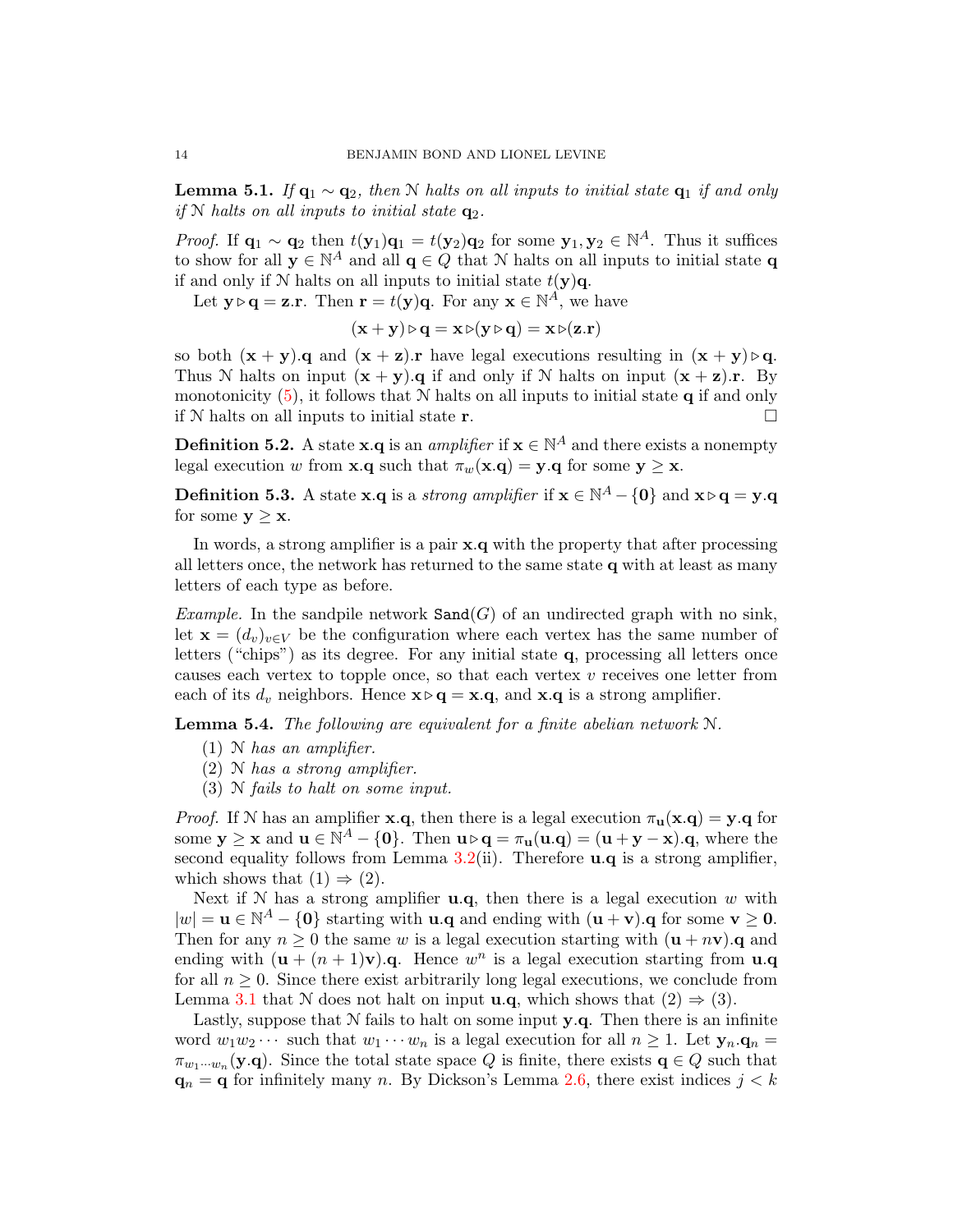such that  $\mathbf{q}_j = \mathbf{q}_k = \mathbf{q}$  and  $\mathbf{y}_j \leq \mathbf{y}_k$ . This  $\mathbf{y}_j \cdot \mathbf{q}_j$  is an amplifier, which shows that  $(3) \Rightarrow (1)$ .  $(3) \Rightarrow (1).$ 

The next lemma is a variant of Lemma [5.4](#page-13-0) with distinguished initial state. Recall from §[4.3](#page-9-0) the local component  $\mathcal{N}_{q}$  containing state q.

<span id="page-14-2"></span>**Lemma 5.5.** The following are equivalent for a finite abelian network  $N$  and state q.

- (1)  $\mathcal{N}_{q}$  has an amplifier.
- (2)  $\mathcal{N}_{q}$  has a strong amplifier.
- (3) N fails to halt on some input to initial state  $q$ .

*Proof.* By Lemma [5.4](#page-13-0) it suffices to show that  $(3)$  is equivalent to the statement that  $\mathcal{N}_{q}$  fails to halt on some input. Any execution for **x**.q in N is also an execution for **x**.q in  $\mathcal{N}_q$ , so (3) is equivalent to the statement that  $\mathcal{N}_q$  fails to halt on some input to initial state q. By Lemma [5.1,](#page-13-1) if  $\mathcal{N}_q$  fails to halt on some input, then  $\mathcal{N}_q$ fails to halt on some input to initial state  $q$ , which completes the proof.  $\Box$ 

<span id="page-14-1"></span>**Theorem 5.6.** (Halting Criterion 1) A finite abelian network  $N$  halts on all inputs to initial state  $q$  if and only if every eigenvalue of the production matrix  $P_q$  has absolute value strictly less than 1.

*Proof.* Let  $P = P_{q}$ , and let **x** and  $\lambda$  be the Perron-Frobenius eigenvector and eigenvalue of P; if  $\lambda = 1$  then we may take **x** to have integer entries (Lemma [2.7\)](#page-4-1). By Lemma [5.5](#page-14-2) it suffices to show that (1) if  $\lambda \geq 1$ , then  $\mathcal{N}_{q}$  has an amplifier; and (2) if  $\mathcal{N}_{q}$  has a strong amplifier, then  $\lambda \geq 1$ .

(1) If  $\lambda \geq 1$ , then there is a vector  $y \in \mathbb{Q}^A$  such that  $x \leq y \leq \lambda x$ . Then  $Py \geq$  $P\mathbf{x} = \lambda \mathbf{x} \geq \mathbf{y}$ . Choosing  $n \geq 1$  such that  $n\mathbf{y} \in K$ , we have  $n\mathbf{y} \triangleright \mathbf{q} = P(n\mathbf{y}).\mathbf{q}$ , so  $n**y**$ .*q* is an amplifier.

(2) If  $\mathcal{N}_{q}$  has a strong amplifier  $y.q'$ , then by Lemma [4.2,](#page-7-0)  $y.mq'$  is also a strong amplifier for any  $\mathbf{m} \in \prod_{v \in V} M_v$ . In particular, taking  $\mathbf{m} = (e_v)_{v \in V}$  we obtain a strong amplifier y.r with r locally recurrent and  $\mathbf{r} \sim \mathbf{q}' \sim \mathbf{q}$ . By Lemma [4.9,](#page-9-2)  $P_{\mathbf{q}}(\mathbf{y}) = P_{\mathbf{r}}(\mathbf{y}) \geq \mathbf{y}$ , which shows that  $\lambda \geq 1$ .

Remark. In the case that N is locally irreducible, the production matrix  $P_{q}$  does not depend on q by Lemma [4.9.](#page-9-2) In this case Theorem [5.6](#page-14-1) gives a criterion for  $N$ to halt on all inputs regardless of initial state.

If  $P_{q}$  has Perron-Frobenius eigenvalue  $\lambda \geq 1$ , then N runs forever on some inputs to initial state q. In the next section we examine how to tell whether this is the case for a given input.

### 6. Laplacian matrix; Sandpilization

<span id="page-14-0"></span>An abelian network  $N$  is called *locally finite* if the state space and alphabet of each processor are finite. Let  $N$  be a locally finite and locally irreducible abelian network with total alphabet  $A = \Box A_v$  and total kernel  $K = \prod K_v$ . Then each  $K_v$  has finite index in  $\mathbb{Z}^{A_v}$ . For each letter  $a \in A_v$ , let  $r_a$  be the smallest positive integer such that  $r_a 1_a \in K_v$ .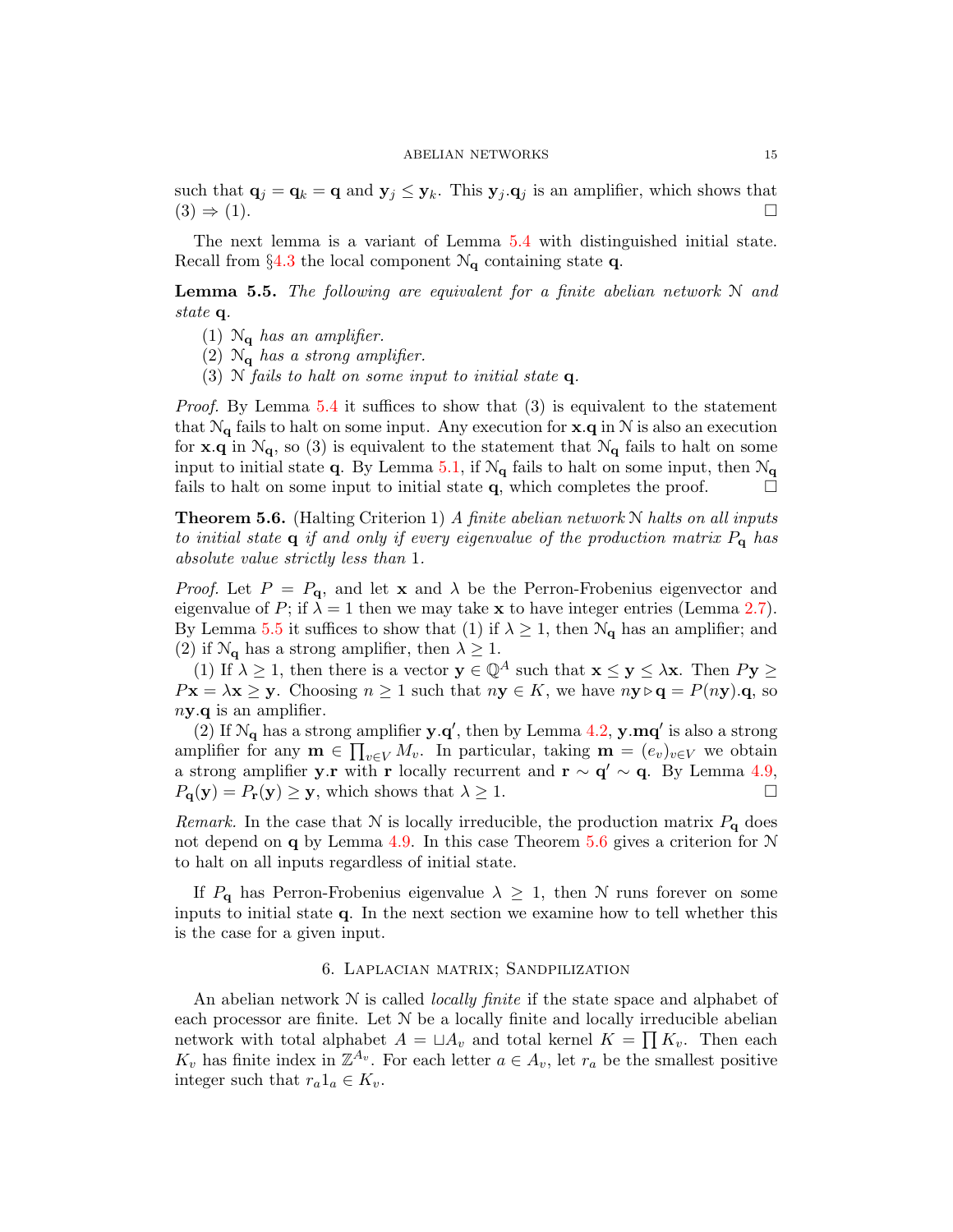Denote by D the  $A \times A$  diagonal matrix with diagonal entries  $r_a$ , and by I the  $A \times A$  idenity matrix. Let P be the production matrix of N, which is well defined by Lemma [4.9.](#page-9-2)

**Definition 6.1.** The Laplacian of N is the  $A \times A$  matrix

$$
L=(I-P)D.
$$

Lemma 6.2. L has integer entries.

*Proof.* If  $\mathbf{x} \in \mathbb{N}^A$  then  $D\mathbf{x} \in K$ , so  $(D\mathbf{x}) \triangleright \mathbf{q} = (PD\mathbf{x}).\mathbf{q}$  by the definition of the production matrix P. In particular,  $PD\mathbf{x} \in \mathbb{N}^A$ . It follows that  $L\mathbf{x} \in \mathbb{N}^A$  for all  $\mathbf{x} \in \mathbb{N}^A$ , so L has integer entries.

The class of toppling matrices, defined in §[2.3,](#page-4-2) is one of several extensions of the notion of "positive definite" to non-symmetric matrices. The next lemma encapsulates how toppling matrices arise in our setting.

<span id="page-15-1"></span>**Lemma 6.3.** Let  $L = (I - P)D$ , where P is a nonnegative  $n \times n$  matrix, D is an  $n \times n$  positive diagonal matrix, and I is the  $n \times n$  identity matrix. Then L is a toppling matrix if and only if the Perron-Frobenius eigenvalue of P is strictly less than 1.

*Proof.* The off-diagonal entries of L are nonpositive, so Lemma [2.8](#page-4-3) applies. Let  $\bf{x}$ and  $\lambda$  be a Perron-Frobenius eigenvector and eigenvalue of P, and let  $y = D^{-1}x$ . Then  $y > 0$  and

<span id="page-15-0"></span>
$$
Ly = (I - P)\mathbf{x} = (1 - \lambda)\mathbf{x}.
$$
\n(6)

If  $\lambda < 1$ , then  $Ly > 0$ , so L is a toppling matrix. Conversely, if L is a toppling matrix, then  $L^{-1}$  has nonnegative entries. Applying  $L^{-1}$  to [\(6\)](#page-15-0) yields  $y = (1 \lambda)L^{-1}\mathbf{x}$ . Since  $L^{-1}\mathbf{x} > 0$  and  $\mathbf{y} > 0$ , we conclude that  $\lambda < 1$ .

If N is any finite abelian network and  $\mathbf{q} \in Q$ , let  $L_{\mathbf{q}} = (I - P_{\mathbf{q}})D_{\mathbf{q}}$  be the Laplacian of the local component  $\mathcal{N}_{q}$ . Using Lemma [6.3,](#page-15-1) we can rephrase Theorem [5.6](#page-14-1) in terms of the Laplacian as follows. The case of a toppling network is due to Gabrielov [\[Gab94\]](#page-20-4).

<span id="page-15-2"></span>**Corollary 6.4.** (Halting Criterion 2) A finite abelian network  $N$  halts on all inputs to initial state  $q$  if and only if  $L_q$  is a toppling matrix.

**Example.** Let  $N$  be a toppling network with three vertices  $a, b, c$  and thresholds  $r_a = 3$ ,  $r_b = 4$ ,  $r_c = 5$ . For the messages passed we have:

a topples  $\rightarrow$  b receives 2 chips, c receives 2 chips.

 $b$  topples  $\rightarrow$  a receives 1 chip, c receives 2 chips.

 $c$  topples  $\rightarrow$  a receives 0 chips, b receives 2 chips.

Note that no vertex is a sink, and vertex  $a$  is productive (it "creates" a chip each time it topples). The production matrix and Laplacian of this network are:

$$
P = \begin{pmatrix} 0 & \frac{1}{4} & 0 \\ \frac{2}{3} & 0 & \frac{2}{5} \\ \frac{2}{3} & \frac{1}{2} & 0 \end{pmatrix}, \qquad L = \begin{pmatrix} 3 & -1 & 0 \\ -2 & 4 & -2 \\ -2 & -2 & 5 \end{pmatrix}.
$$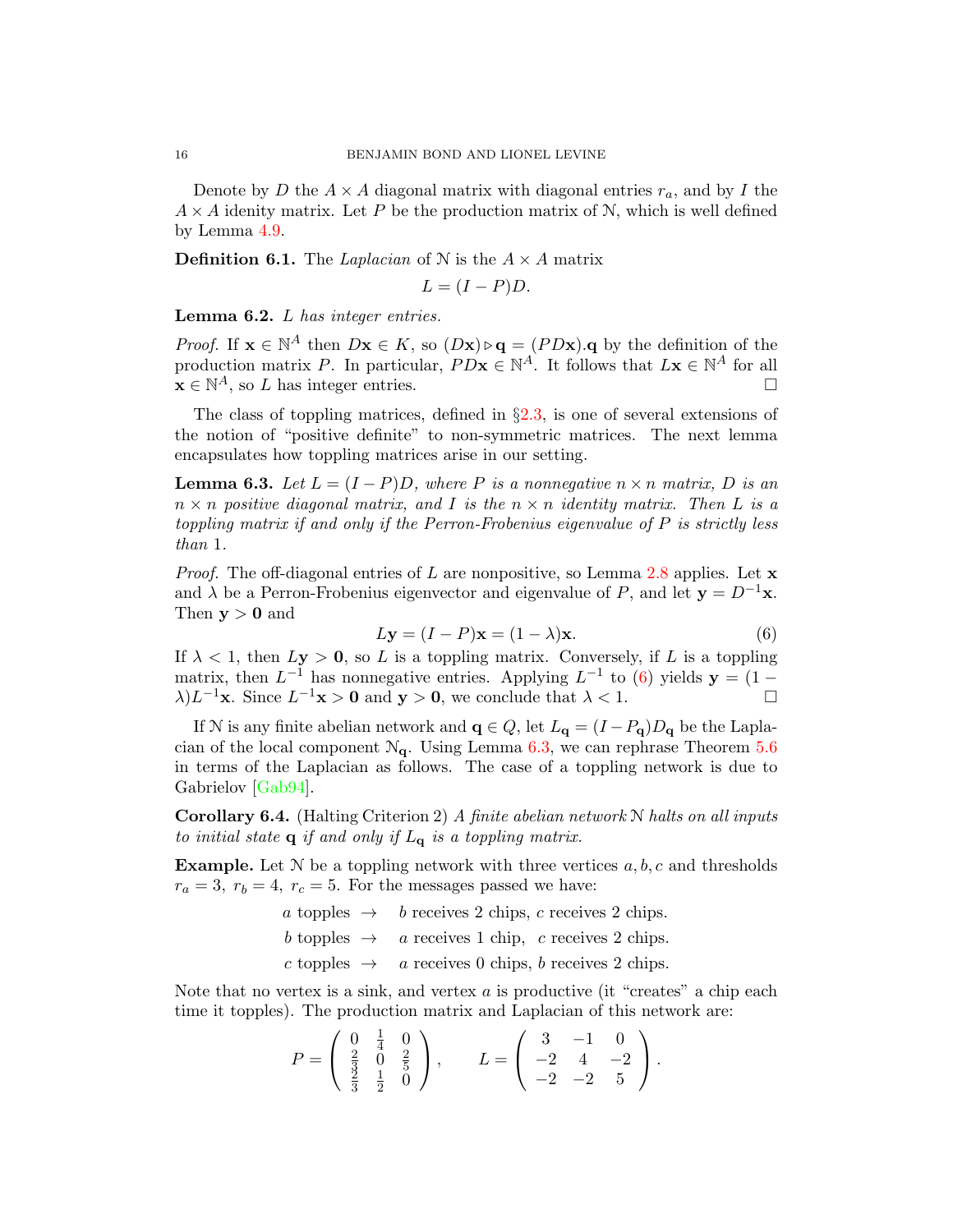Since all principal minors of L are positive, L is a toppling matrix. Therefore  $N$ halts on all inputs.  $\square$ 

To any locally finite, locally irreducible abelian network N we associate a unary network  $\mathcal{S}(N)$  called its *sandpilization*.



FIGURE 2. Left: State diagram of an abelian processor with 5 states, input alphabet  $\{a, b\}$  and output alphabet  $\{c, d\}$ ; the boxed dots all represent the same state. Right: State diagram of its sandpilization, which has 25 states.

**Definition 6.5.** (Sandpilization) Let  $N$  be a locally finite and locally irreducible abelian network N with Laplacian L. The sandpilization  $S(N)$  of N is Topp(L), the locally recurrent toppling network with Laplacian L.

The underlying graph of  $S(N)$  is the production graph of N (Definition [4.10\)](#page-10-0), which may be larger than the underlying graph of N. For each  $a \in A$  the processor  $\mathcal{P}_a$  of S(N) has state space  $Q_a = \{0, 1, \ldots, r_a - 1\}$  with transition  $t_a(q) = q + 1$ (mod  $r_a$ ). It passes no messages except during transitions from state  $r_a - 1$  to state 0, when it passes  $r_a P_{ba}$  letters b to each processor  $P_b$ . For example, if N is a simple rotor network  $\texttt{Rotor}(G)$ , then  $\mathcal{S}(\mathcal{N})$  is the sandpile network  $\texttt{Sand}(G)$ .

Since  $\mathcal N$  and  $\mathcal S(\mathcal N)$  have the same Laplacian, the following is immediate from Corollary [6.4.](#page-15-2)

**Corollary 6.6.** Let  $N$  be a finite locally irreducible abelian network. Then  $N$  halts on all inputs if and only if  $S(N)$  halts on all inputs.

6.1. Certifying that a network never halts. How long must we run an abelian network until we can be sure it will not halt? The next lemma shows that any strong amplifier gives an upper bound.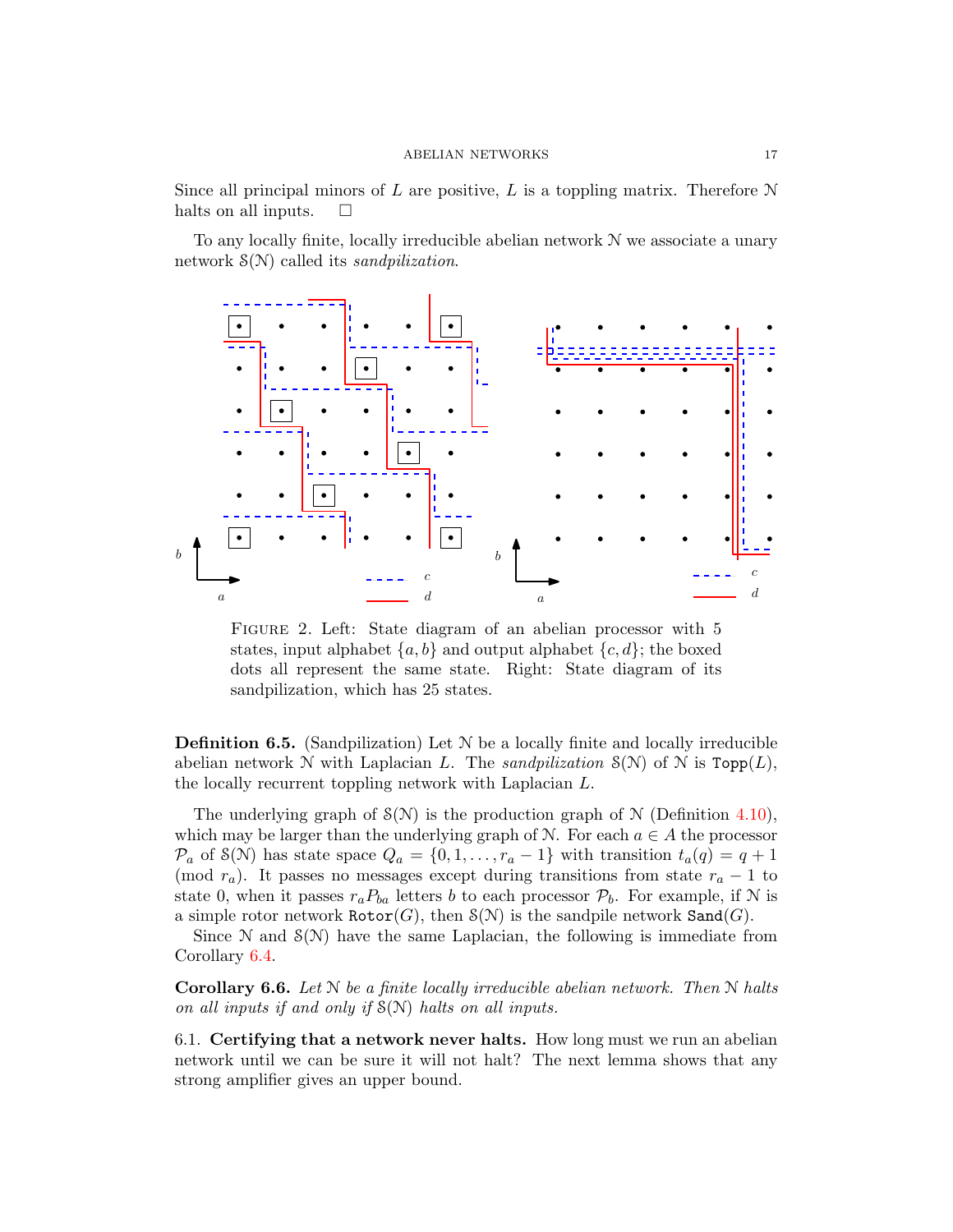Recall the least action principle [\[BL13,](#page-19-0) Lemma 4.3], which says that if w is a legal execution for **x**.**r** and w' is a complete execution for **x**.**r**, then  $|w| \leq |w'|$ . If N halts on input **x**.r, then the *odometer* of **x**.r is defined as  $[\mathbf{x} \cdot \mathbf{r}] = |w|$ , where w is any complete legal execution for x.r.

<span id="page-17-1"></span>**Lemma 6.7.** Let  $N$  be a locally irreducible finite abelian network. Suppose that  $\alpha$ . q is a strong amplifier for N. If r is locally recurrent and N halts on input  $\mathbf{x}.\mathbf{r}$ , then any legal execution w for **x**.**r** satisfies  $|w|_a < \alpha_a$  for some  $a \in A$ .

*Proof.* Suppose for a contradiction that N halts on input  $\mathbf{x} \cdot \mathbf{r}$  but  $[\mathbf{x} \cdot \mathbf{r}] \geq \alpha$ . Write  $u = [x.\mathbf{r}] = \alpha + v$  for some  $v \ge 0$ . Write  $\pi_v(x.\mathbf{r}) = y.s$  where  $s = t(v)\mathbf{r}$ . We will show that  $y \le 0$ , so there is a complete execution w' for **x**.**r** with  $|w'| = v$ . However, by the definition of the odometer there is also a legal execution  $w$  for **x.r** with  $|w| = u$ . This contradicts the least action principle since  $u - v = \alpha \in$  $\mathbb{N}^A - \{0\}.$ 

Since  $\alpha$ **.q** is a strong amplifier we have  $\alpha \triangleright q = \beta$ **.q** for some  $\beta \geq \alpha$ . Now by Lemma [2.3\(](#page-2-1)1) (which applies to each local action of  $M_v$  on  $Q_v$ , as N is finite and locally irreducible) since **r** is locally recurrent we have  $\mathbf{r} = \mathbf{mq}$  for some  $\mathbf{m} \in \prod M_v$ . So  $\mathbf{s} = (t(\mathbf{v})\mathbf{m})\mathbf{q}$ , and by Lemma [4.2](#page-7-0) it follows that  $\alpha \triangleright \mathbf{s} = \beta \mathbf{s}$ . By the definition of the odometer, no messages remain after executing w, so  $\pi_{\mathbf{u}}(\mathbf{x}.\mathbf{r}) = \mathbf{0}.\mathbf{s}'$  for some state s'. Using  $\pi_{\mathbf{u}} = \pi_{\alpha} \circ \pi_{\mathbf{v}}$ , we have

$$
\mathbf{0}.\mathbf{s}' = \pi_{\alpha}(\mathbf{y}.\mathbf{s}) = (\mathbf{y} + \beta - \alpha).\mathbf{s}
$$

where the last equality uses Lemma [3.2\(](#page-6-1)ii). Hence  $y = \alpha - \beta \le 0$  as desired.  $\square$ 

In the special case of a locally recurrent toppling network  $\text{Top}(L)$ , if  $y \in$  $\mathbb{N}^V - \{0\}$  and  $Ly \le 0$  then  $(Dy)$ . 0 is a strong amplifier. In this case Lemma [6.7](#page-17-1) implies that if for a particular input  $x.r$  there is a legal execution in which each vertex v processes at least  $L_{vv} \mathbf{y}_v$  letters, then  $\text{Topp}(L)$  does not halt on input  $\mathbf{x}.\mathbf{r}$ . In particular, we recover the criterion of Björner and Lovász [\[BL92,](#page-19-2) Prop. 4.4]: for the sandpile network  $\texttt{Sand}(G)$  on a directed graph G, if  $\mathbf{y} \in \mathbb{N}^V - \{0\}$  and  $Ly = 0$  and each vertex v topples at least  $y_v$  times, then toppling persists forever. When G is undirected (or Eulerian directed) we can take  $y = 1$  and we recover the criterion of Tardos  $[Tar88, Lemma 4]$ : if each vertex topples at least once, then toppling persists forever.

### 7. Concluding Remarks

<span id="page-17-0"></span>We indicate here a few directions for further research on abelian networks.

Halting problem for a given input. Theorem [5.6](#page-14-1) gives a polynomial time algorithm to check whether a finite abelian network N halts on all inputs. Under what conditions is there an efficient algorithm to check whether  $N$  halts on a *given* input  $\mathbf{x}_0 \cdot \mathbf{q}_0$ ?

An inefficient algorithm runs as follows. Let  $\mathbf{x}_n \cdot \mathbf{q}_n = \mathbf{x}_{n-1} \triangleright \mathbf{q}_{n-1}$  for  $n \geq 1$ . By Dickson's Lemma [2.6](#page-4-0) there exist  $m < n$  such that  $\mathbf{q}_m = \mathbf{q}_n$  and  $\mathbf{x}_m \leq \mathbf{x}_n$ . Each time we generate a new state  $\mathbf{x}_n \cdot \mathbf{q}_n$ , exhaustively check for such an  $m < n$ . When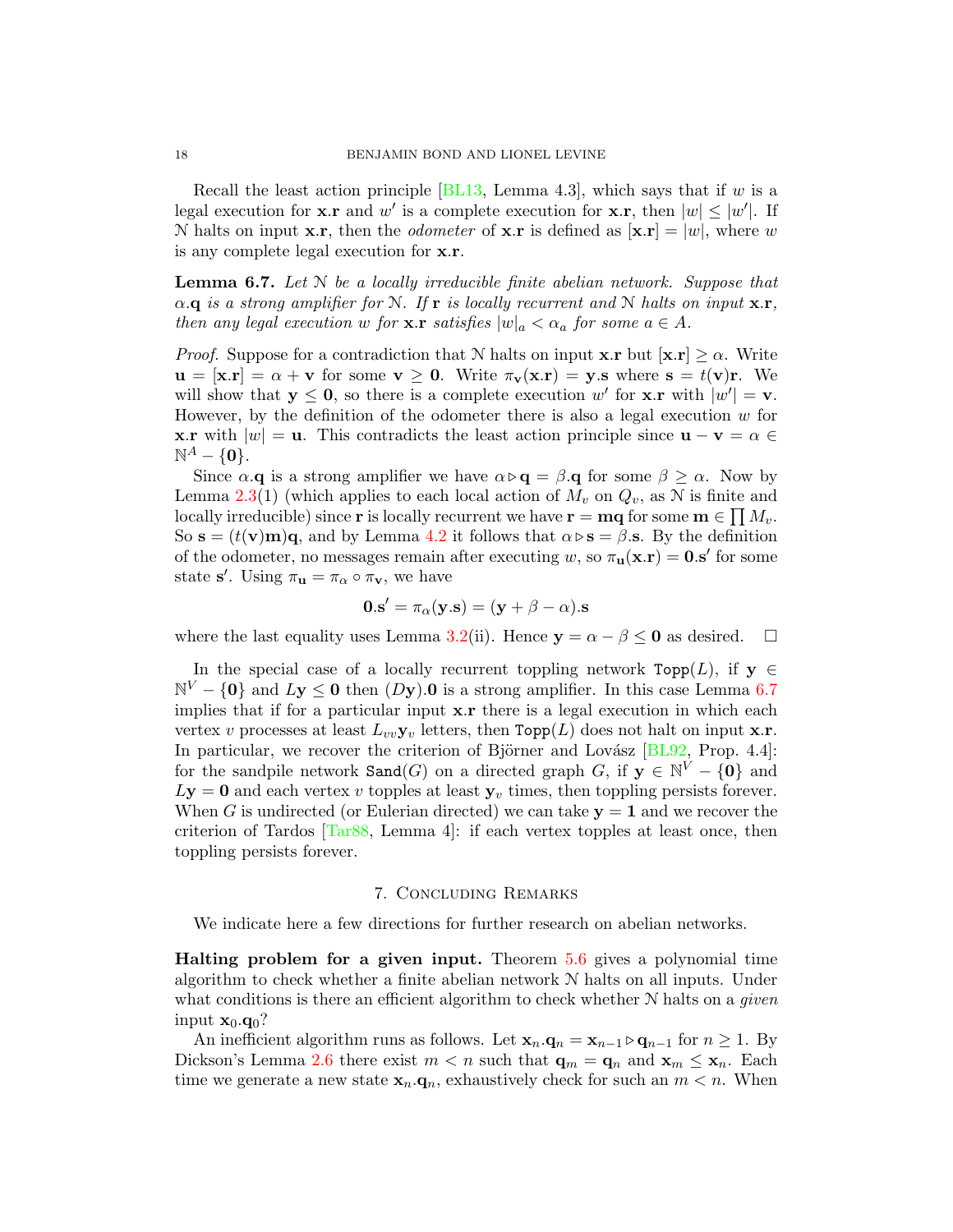we find one, if  $\mathbf{x}_n = \mathbf{0}$  then N has already halted, and if  $\mathbf{x}_n \neq \mathbf{0}$  then N will never halt.

Bounds obtained from Dickson's Lemma grow very quickly [\[FFSS11\]](#page-20-13). Lemma [6.7](#page-17-1) suggests a possibly more efficient approach. Given a strong amplifier  $\alpha$ .q, what is a bound for the time it takes for N either to halt or be certified by Lemma [6.7](#page-17-1) to run forever? With such a bound in hand, there remains the question of which abelian networks have small (i.e. polynomial in the size of description of  $\mathcal{N}$ ) strong amplifiers.

Infinite abelian networks. Questions about the recurrence or transience of rotor walk [\[LL09,](#page-20-19) [AH11a,](#page-19-5) [AH11b,](#page-19-6) [FGLP14,](#page-20-20) [FLP14\]](#page-20-21) and the explosiveness of sandpiles [\[FLP10\]](#page-20-22) are cases of the halting problem for spatially infinite abelian networks. In this setting, "halting" means that each processor processes only finitely many letters, even though the total number of letters processed may be infinite. Generalizing the least action principle to infinite executions, along the lines of [\[FMR09\]](#page-20-23), may be useful in approaching these and related questions.

Among the many hard questions in this area, let us single out one. Suppose N is a toppling network whose underlying graph is the square grid  $\mathbb{Z}^2$ . Let q be an initial state, and suppose that  $N$  and  $q$  are periodic in the sense that there is a full rank sublattice  $\Lambda \subset \mathbb{Z}^2$  such that  $\mathcal{P}_v$  and  $\mathbf{q}_v$  depend only on  $v + \Lambda$ . Given the finite data of  $\mathcal{P}_v$  and  $\mathbf{q}_v$  on a fundamental domain, is it decidable whether there exists an input  $x$  with finite support such that  $N$  does not halt on  $x.q$ ? Cairns [\[Cai15\]](#page-20-1), using sandpile circuits designed by Moore and Nilsson [\[MN99\]](#page-20-24), has shown that the analogous problem in  $\mathbb{Z}^3$  is undecidable.

Homotopy via embedding. Does Lemma [4.13](#page-11-1) have a converse? Given irreducible, strongly connected abelian networks  $\mathcal{N}_1$  and  $\mathcal{N}_2$  with  $\mathcal{N}_1 \approx \mathcal{N}_2$  is there an irreducible  $N$  such that  $N_1$  and  $N_2$  are local components of a strong component of N?

Abelian networks with coefficients. We can define an abelian network purely in terms of monoids and without any reference to automata. The free commutative monoid  $\mathbb{N}^A$  played an important role in our theory. In particular, we used heavily the fact that  $\mathbb{N}^A$  is cancellative (for instance in the proof of Lemma [4.9\)](#page-9-2). What happens if we replace  $\mathbb{N}^A$  by a different monoid?

To make this question more precise, suppose  $M$  and  $M'$  are commutative monoids, written additively. Define an action of M on Q metered by  $M'$ as a monoid action  $\nu : M \times Q \to Q$  together with a map

<span id="page-18-0"></span>
$$
\mu:M\times Q\to M'
$$

satisfying  $\mu(\mathbf{0}, \mathbf{q}) = \mathbf{0}'$  and

$$
\mu(\mathbf{x} + \mathbf{y}, \mathbf{q}) = \mu(\mathbf{x}, \nu(\mathbf{y}, \mathbf{q})) + \mu(\mathbf{y}, \mathbf{q})
$$
\n(7)

for all  $\mathbf{x}, \mathbf{y} \in M$  and all  $\mathbf{q} \in Q$ . The interpretation is that  $\mu(\mathbf{x}, \mathbf{q})$  measures the "cost" (or "byproduct") of x acting on q, and that costs are additive.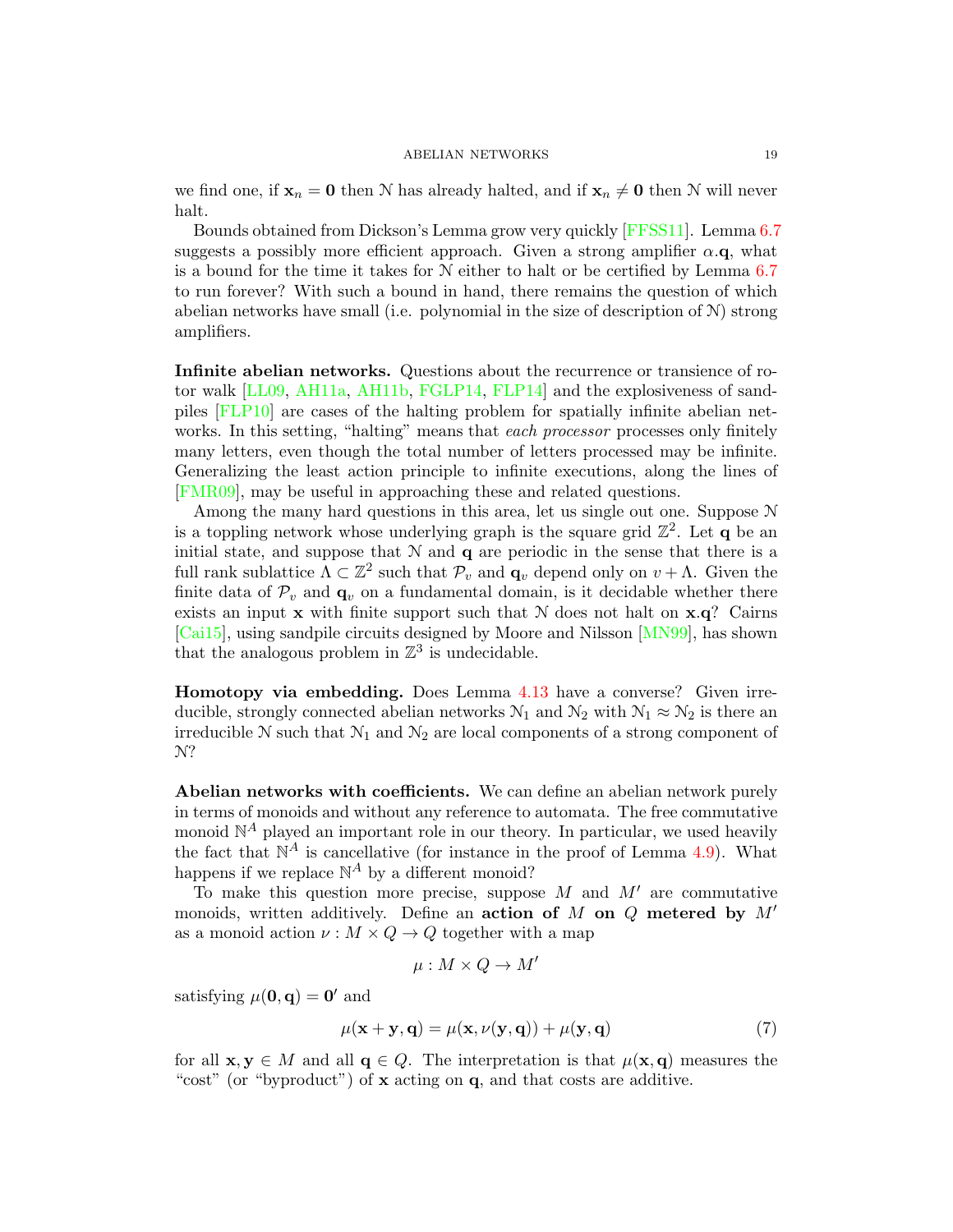An example of a metered action is the local action  $\triangleright$  of an abelian network (§[4.1\)](#page-6-3): we take  $M = M' = \mathbb{N}^A$  with  $\mu$  and  $\nu$  defined by

$$
\mathbf{x} \triangleright \mathbf{q} = \mu(\mathbf{x}, \mathbf{q}). \nu(\mathbf{x}, \mathbf{q}).
$$

The byproduct of **x** acting on **q** is that some messages are passed, namely  $\mu(\mathbf{x}, \mathbf{q})$ .

Let us define an *abstract abelian network* on a directed graph  $G = (V, E)$  as a collection of 4-tuples  $(M_v, Q_v, \mu_v, \nu_v)$  indexed by  $v \in V$ , such that  $M_v$  is a commutative monoid,  $Q_v$  is a set, and  $(\mu_v, \nu_v)$  is an action of  $M_v$  on  $Q_v$  metered by

$$
\prod_{(v,u)\in E} M_u.
$$

As a special case, fix a commutative monoid C and an alphabet  $A = \sqcup_{v \in V} A_v$ . An abelian network with coefficients in  $C$  is an abstract abelian network with  $M_v = C^{A_v}$  for all  $v \in V$ .

It would be interesting to compare the computational power of such networks for different monoids C. For example, taking  $C = \mathbb{Z}$  we obtain the class of locally recurrent abelian networks (i.e., those satisfying  $Q_v = e_v Q_v$  for all  $v \in V$ ). Taking  $C = \mathbb{R}_+$  gives a class of networks with continuous input, which includes the abelian avalanche model of [\[Gab93\]](#page-20-25) and the divisible sandpile of [\[LP09\]](#page-20-26). The latter computes the linear program relaxation of the integer programs that sandpiles compute [\[BL13,](#page-19-0) Remark 4.9]. Other  $\mathbb{R}_{+}$ -networks (analogous to the oil-and-water model of  $[BL13]$ ) should compute the linear programs of  $[Tse90]$ . What about  $C=\mathbb{Z}/p\mathbb{Z}$ ?

Let us point out that the definition [\(7\)](#page-18-0) of a metered action makes sense for arbitrary monoids  $M$  and  $M'$ , which allows us to define networks with coefficients in an arbitrary monoid  $C$ . Are there interesting examples with  $C$  noncommutative?

### **ACKNOWLEDGMENTS**

This research was supported by an NSF postdoctoral fellowship and NSF grants DMS-1105960 and DMS-1243606, and by the UROP and SPUR programs at MIT.

#### **REFERENCES**

- <span id="page-19-5"></span>[AH11a] Omer Angel and Alexander E. Holroyd, Rotor walks on general trees. SIAM J. Discrete Math.  $25(1):423-446, 2011.$  [arXiv:1009.4802](http://arxiv.org/abs/1009.4802)
- <span id="page-19-6"></span>[AH11b] Omer Angel and Alexander E. Holroyd, Recurrent rotor-router configurations. 2011. [arXiv:1101.2484](http://arxiv.org/abs/1101.2484)
- <span id="page-19-4"></span>[Ash87] Jonathan Ashley, On the Perron-Frobenius eigenvector for nonnegative integral matrices whose largest eigenvalue is integral, *Lin. Alg. Appl.* **94**:103-108, 1987.
- <span id="page-19-3"></span>[BS15] Josef Berger and Helmut Schwichtenberg, A bound for Dickson's lemma. [arXiv:1503.03325](http://arxiv.org/abs/1503.03325)
- <span id="page-19-1"></span>[BLS91] Anders Björner, László Lovász and Peter Shor, Chip-firing games on graphs, European J. Combin. 12(4):283–291, 1991.
- <span id="page-19-2"></span>[BL92] Anders Björner and László Lovász, Chip-firing games on directed graphs, J. Algebraic Combin. 1(4)305–328, 1992.
- <span id="page-19-0"></span>[BL13] Benjamin Bond and Lionel Levine, Abelian networks I. Foundations and examples. [arXiv:1309.3445](http://arxiv.org/abs/1309.3445)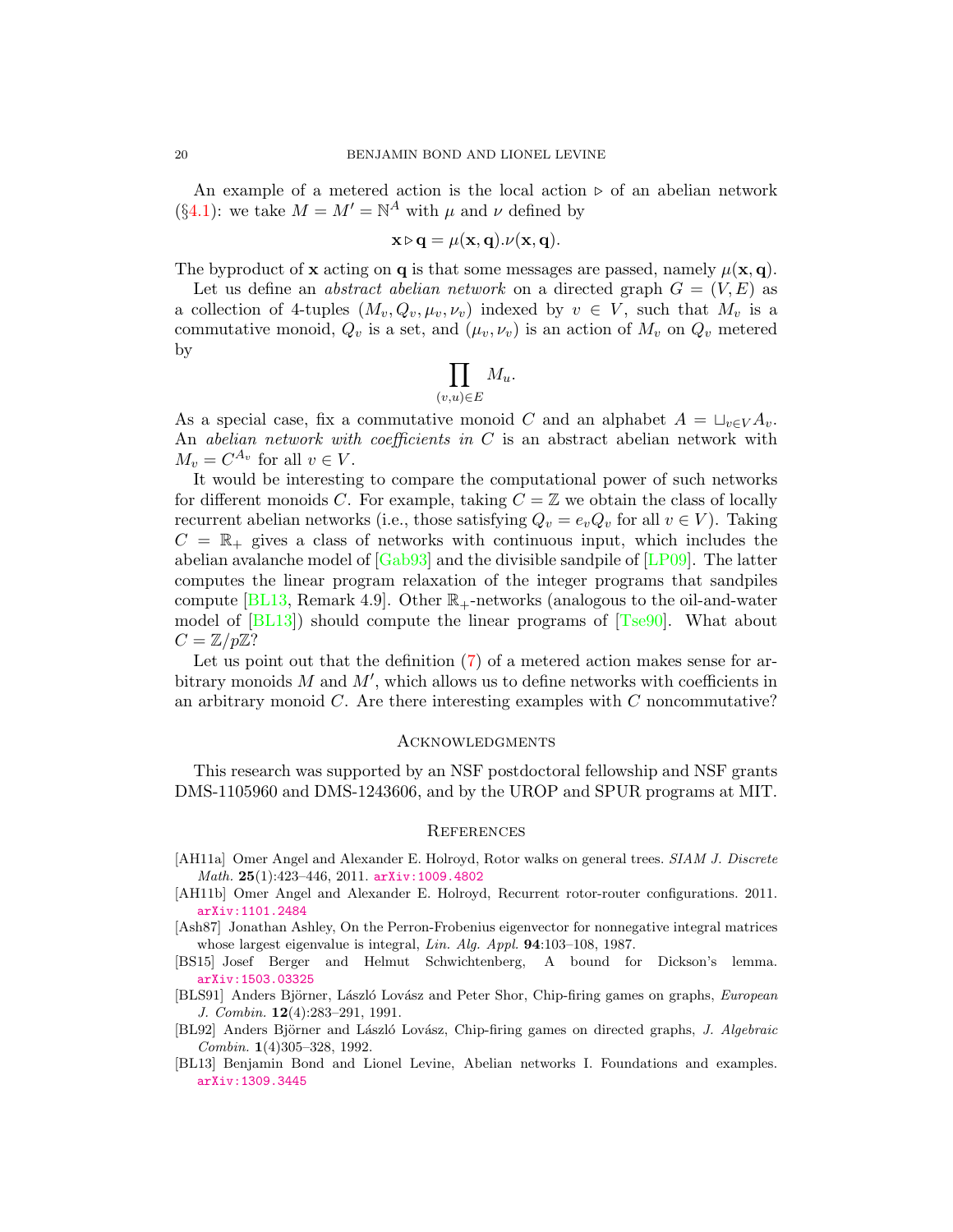- <span id="page-20-17"></span>[BL14] Benjamin Bond and Lionel Levine, Abelian networks III. The critical group. [arXiv:1409.0170](http://arxiv.org/abs/1409.0170)
- <span id="page-20-1"></span>[Cai15] Hannah Cairns, Some halting problems for abelian sandpiles are undecidable in dimension three. [arXiv:1508.00161](http://arxiv.org/abs/1508.00161)
- <span id="page-20-11"></span>[DdJ98] Wolfram Decker and Theo de Jong, "Gröbner bases and invariant theory." In Buchberger, B., Winkler, F. eds, Gröbner Bases and Applications, LNS 251, pp. 61–89, 1998.
- <span id="page-20-18"></span>[DFR05] Emeric Deutsch, Luca Ferrari and Simone Rinaldi, Production matrices, Adv. Appl. *Math.* **34** $(1):101-122$ , 2005.
- <span id="page-20-0"></span>[Dha99] Deepak Dhar, The abelian sandpile and related models, Physica A 263:4–25, 1999. [arXiv:cond-mat/9808047](http://arxiv.org/abs/cond-mat/9808047)
- <span id="page-20-12"></span>[Dic13] Leonard E. Dickson, Finiteness of the odd perfect and primitive abundant numbers with distinct prime factors, Amer. J. Math. 35(4):413–422, 1913.
- <span id="page-20-10"></span>[Eis95] David Eisenbud, Commutative Algebra With A View Toward Algebraic Geometry, Springer, 1995.
- <span id="page-20-3"></span>[FL15] Matthew Farrell and Lionel Levine, CoEulerian graphs. [arXiv:1502.04690](http://arxiv.org/abs/1502.04690)
- <span id="page-20-22"></span>[FLP10] Anne Fey, Lionel Levine and Yuval Peres, Growth rates and explosions in sandpiles, J. Stat. Phys. 138:143–159, 2010. [arXiv:0901.3805](http://arxiv.org/abs/0901.3805)
- <span id="page-20-23"></span>[FMR09] Anne Fey, Ronald Meester, and Frank Redig, Stabilizability and percolation in the infinite volume sandpile model, Ann. Probab.  $37(2):654-675$ , 2009. [arXiv:0710.0939](http://arxiv.org/abs/0710.0939)
- <span id="page-20-16"></span>[FK62] M. Fiedler and V. Ptak, On matrices with non-positive off-diagonal elements and positive principal minors, Czechoslovak Math. J. 12:382–400, 1962.
- <span id="page-20-13"></span>[FFSS11] Diego Figueira, Santiago Figueira, Sylvain Schmitz, and Philippe Schnoebelen, Ackermannian and primitive-recursive bounds with Dickson's lemma, 26th Annual IEEE Symposium on Logic in Computer Science, 2011. [arXiv:1007.2989](http://arxiv.org/abs/1007.2989)
- <span id="page-20-20"></span>[FGLP14] Laura Florescu, Shirshendu Ganguly, Lionel Levine and Yuval Peres, Escape rates for rotor walks in  $\mathbb{Z}^d$ , SIAM Journal on Discrete Mathematics 28(1):323-334, 2014. [arXiv:1301.3521](http://arxiv.org/abs/1301.3521).
- <span id="page-20-21"></span>[FLP14] Laura Florescu, Lionel Levine and Yuval Peres, The range of a rotor walk. [arXiv:1408.5533](http://arxiv.org/abs/1408.5533)
- <span id="page-20-25"></span>[Gab93] Andrei Gabrielov, Abelian avalanches and Tutte polynomials, Physica A 195:253–274, 1993.
- <span id="page-20-4"></span>[Gab94] Andrei Gabrielov, Asymmetric abelian avalanches and sandpiles. Preprint, 1994. [http:](http://www.math.purdue.edu/~agabriel/asym.pdf) [//www.math.purdue.edu/~agabriel/asym.pdf](http://www.math.purdue.edu/~agabriel/asym.pdf)
- <span id="page-20-5"></span>[Gre51] J. A. Green, On the structure of semigroups, Ann. of Math. 54:163–172, 1951.
- <span id="page-20-7"></span>[Gri01] Pierre A. Grillet, Commutative semigroups, Klower Academic Publishers, 2001.
- <span id="page-20-9"></span>[Gri07] Pierre A. Grillet, Commutative actions, Acta Sci. Math. (Szeged) 73:91–112, 2007.
- <span id="page-20-14"></span>[HJ90] Roger A. Horn and Charles R. Johnson, Matrix Analysis, Cambridge Univ. Press, 1990.
- <span id="page-20-19"></span>[LL09] Itamar Landau and Lionel Levine, The rotor-router model on regular trees, J. Combin. Theory A 116: 421–433, 2009. [arXiv:0705.1562](http://arxiv.org/abs/0705.1562)
- <span id="page-20-26"></span>[LP09] Lionel Levine and Yuval Peres, Strong spherical asymptotics for rotor-router aggregation and the divisible sandpile, Potential Anal. 30:1-27, 2009. [arXiv:0704.0688](http://arxiv.org/abs/0704.0688)
- <span id="page-20-24"></span>[MN99] Cristopher Moore and Martin Nilsson. The computational complexity of sandpiles. J. Stat. Phys. 96:205–224, 1999.
- <span id="page-20-15"></span>[PS04] Alexander Postnikov and Boris Shapiro, Trees, parking functions, syzygies, and deformations of monomial ideals. Trans. Amer. Math. Soc. 356(8):3109–3142, 2004. [arXiv:math.CO/0301110](http://arxiv.org/abs/math.CO/0301110)
- <span id="page-20-6"></span>[Sch57] Marcel-Paul Schützenberger,  $\overline{\mathcal{D}}$  représentation des demi-groupes, C. R. Acad. Sci. Paris 244:1994–96, 1957.
- <span id="page-20-8"></span>[Ste10] Benjamin Steinberg, A theory of transformation monoids: combinatorics and representation theory, Electr. J. Combin. 17:R164, 2010. [arXiv:1004.2982](http://arxiv.org/abs/1004.2982)
- <span id="page-20-2"></span>[Tar88] Gábor Tardos, Polynomial bound for a chip firing game on graphs, SIAM J. Disc. Math. 1(3):1988.